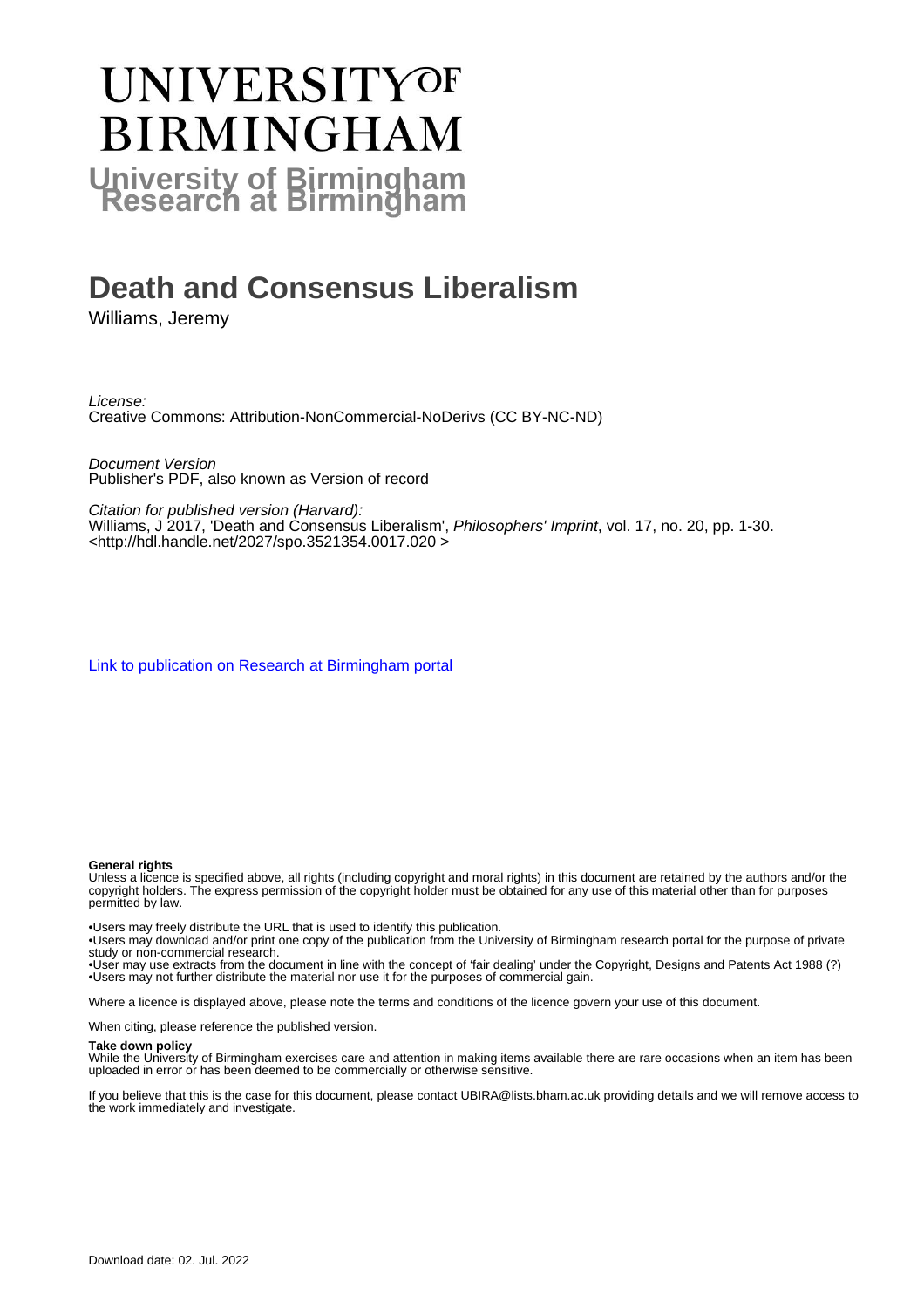

volume 17, no. 20 OCTOBER 2017

# Death and Consensus Liberalism



*University of Birmingham*

© 2017 Jeremy Williams *This work is licensed under a Creative Commons Attribution-NonCommercial-NoDerivatives 3.0 License. <www.philosophersimprint.org/017020/>*

### **1. Introduction**

Theories of public reason propose moral constraints on political action. They have, then, an inherently practical focus. Each such theory articulates a test or standard of public justification which is purported to show, roughly speaking, when political institutions, laws, or policies have been legitimately established, and when they ought to be abolished, repealed, or reformed. Depending on the details of the test which a given theory proposes, the upheavals it requires to political practice could be extremely radical — and not necessarily welcome. The full evaluation of any theory of public reason must therefore depend on whether the results of applying it are sufficiently plausible or palatable. Rawls acknowledged this point explicitly. After developing his seminal idea and ideal of public reason in *Political Liberalism*, he concluded that 'whether this or some other understanding of public reason is acceptable can be decided only by examining the answers it leads to over a wide range of the more likely cases.'1

Despite Rawls's counsel, however, philosophical investigation into the implications of public reasoning for concrete political questions remains surprisingly rare. Most discussion of public reason is pitched at a fairly high level of abstraction, consisting of reflection on whether, in general outline, particular accounts are coherent or compelling, and of analysis of the best ways to specify their various theoretical components (such as the conception of a reasonable person or that of a justificatory reason). To the extent that proponents of public reason consider in depth what their theories portend for the resolution of particular policy problems, their approach tends to be to handpick issues as illustrative case studies, on which their theory is taken to provide clear, attractive guidance. In this paper, my aim is to contribute to remedying this general omission of the literature. I do so by drawing out some hitherto unexplored practical implications of public reason under the Rawlsian conception, which remains, in spite of fierce competition, the dominant brand of public reason liberalism on the market.

1. Rawls 2005: 254.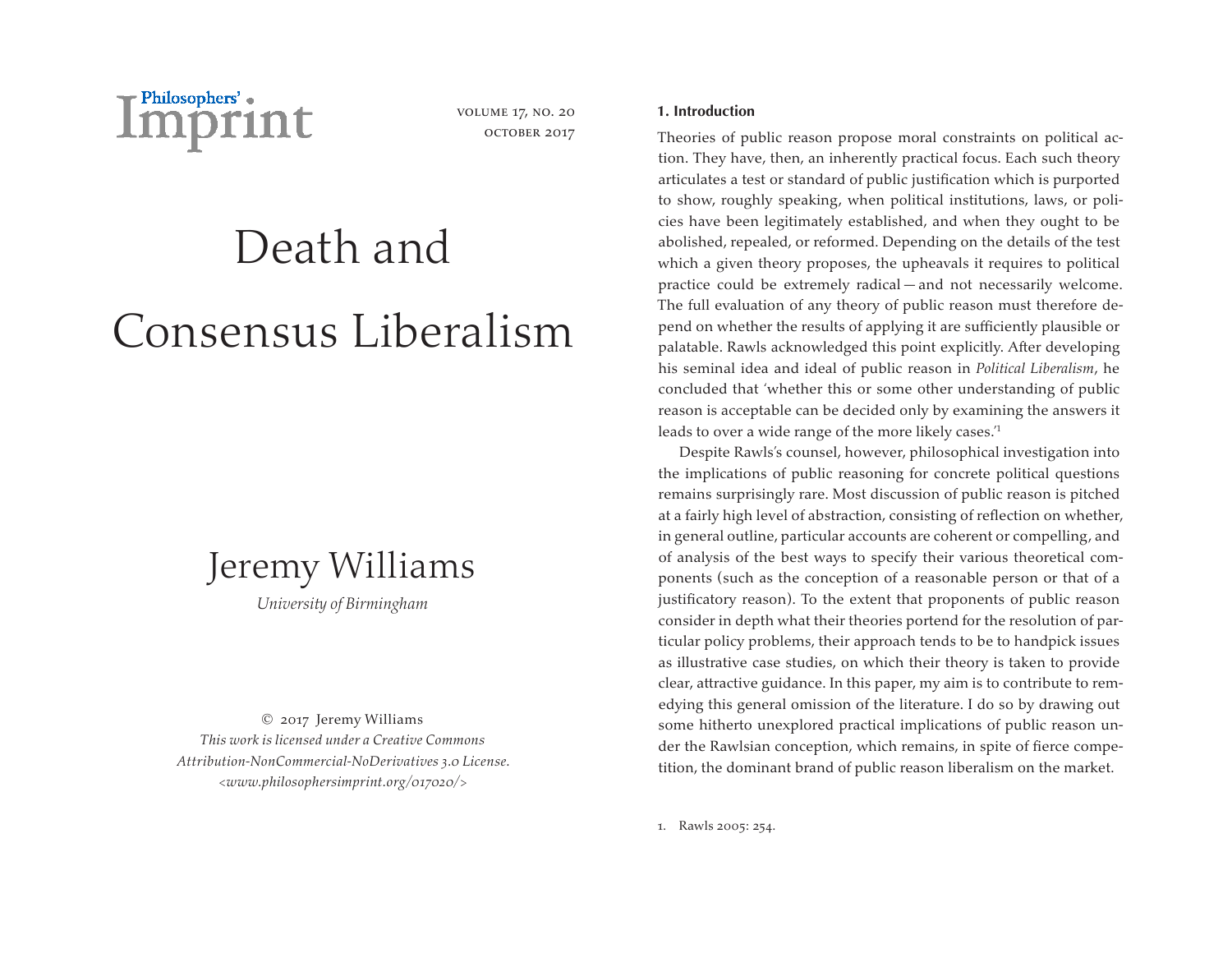The Rawlsian conception provides the archetype of the so-called *consensus* model of public reason. Consensus theories are distinguished by their restriction of the reasons that may be invoked in justifying exercises of political power to those that can be recognised as in some sense good or acceptable grounds for political action by all qualified members of the community. On the Rawlsian version of the consensus model, political decisions must be justified, more specifically, with reference to the moral reasons given by only the limited set of political values and concepts that all citizens will share if they are (by Rawlsian lights) reasonable. This is not to say that the Rawlsian view altogether disallows appeal to controversial reasons. For it permits justification on the basis of competing views about the interpretation, applicability, and relative importance of citizens' shared values, as adduced from within their reasonable 'political conceptions of justice'.<sup>2</sup> The theory does, however, significantly constrain political disagreement by specifying that reasons drawn from reasonable citizens' religions, metaphysics, conceptions of the good, and other aspects of their 'comprehensive doctrines' cannot count as justificatory. And it imposes upon all individuals who share in the exercise of the state's coercive power, including ordinary voters, a moral 'duty of civility' to advocate and lend support to only political initiatives that are publicly justified according to the foregoing standards.<sup>3</sup>

Any proposal that important decisions be taken on the basis of an artificially restricted set of reasons is likely to invite concern that the ability of political agents to reason and choose well will be unduly inhibited. Accordingly, one crucial test for Rawlsian public reason is whether it is, as Rawls himself puts it, *complete*. Rawls defined completeness as a matter of whether the content of public reason — that is, the total set of ideas, arguments, and principles from which public justifications are to be composed — is sufficient to generate 'a reasonable answer to all, or nearly all' the political questions for which the use of public reason is required.<sup>4</sup> He hypothesised that his conception of public reason is indeed complete in this sense, though he did not attempt to *show* it, and his defenders have not, I believe, met that challenge either.<sup>5</sup> The reasons for this are perhaps understandable.

<sup>2.</sup> A political conception of justice is, roughly, one that takes account of only those moral values that constitute shared political values, and that tries to specify and order these in a sufficiently precise way to provide determinate answers to political questions. See Rawls 2005 at, e.g., 386.

<sup>3.</sup> See Rawls 2005 at, e.g., 217ff. On the so-called 'wide view' of public reason, which Rawls came to endorse in his final works on the subject, the duty of civility is somewhat relaxed: citizens are permitted to invoke their comprehensive doctrines in public argument, subject to the 'proviso' that a case in public reason can be produced 'in due course' that leads to the same conclusion they seek to defend (Rawls 2005: 462). The wide view is somewhat controversial among Rawlsians (for a rejection of it, see Hartley and Watson 2009). But because it does not give decision-makers any latitude to depart from the policy prescriptions that would be issued by public reason alone, it will make no difference to the argument of this paper whether or not it is assumed to be in force.

<sup>4.</sup> See Rawls 2005 at, e.g., 244ff or 454. Rawls further advises (at 246) that whether an answer counts as reasonable for purposes of evaluating the completeness of public reason is to be 'judged by public reason alone'. In other words, public reason is not to be understood as incomplete just because it generates answers to which we object from our comprehensive or all-thingsconsidered moral outlook. Rather, completeness is undermined only by cases in which the public reasons available for addressing a political question are so sparse that either no answer can be reached, or we can produce only answers that are disqualified as incompatible with relevant political values or principles of public reason itself. Interestingly, meanwhile, in *The Law of Peoples*, one of Rawls's comments might be taken to suggest, differently, that a model of public reason should be accounted incomplete not merely in the event that it fails to orient political decision-making, but also in the event that we cannot reconcile ourselves to its guidance in reflective equilibrium. For discussion, see Williams 2016: 3–4. At certain points below I will have occasion to discuss the possibility of public reasoning's leading us to policy conclusions that are defective in the latter sense. But to forestall confusion, I shall throughout use the term 'completeness' in only the first sense given above (the sense also standardly attributed to it in the secondary literature), on which it concerns, narrowly, whether public reason enables deliberators to argue their way to any resolution to the political problems put before them at all.

<sup>5.</sup> To be sure, there exist defences of the completeness of Rawlsian public reason. But their general strategy is to argue (a) that the (hitherto unmet) burden of proof lies with those who dispute public reason's completeness to make their case, and (b) that insofar as public reason fails to provide a basis for decision-making, there are nonetheless ways for citizens to select between the policy options before them that do not involve resorting to non-public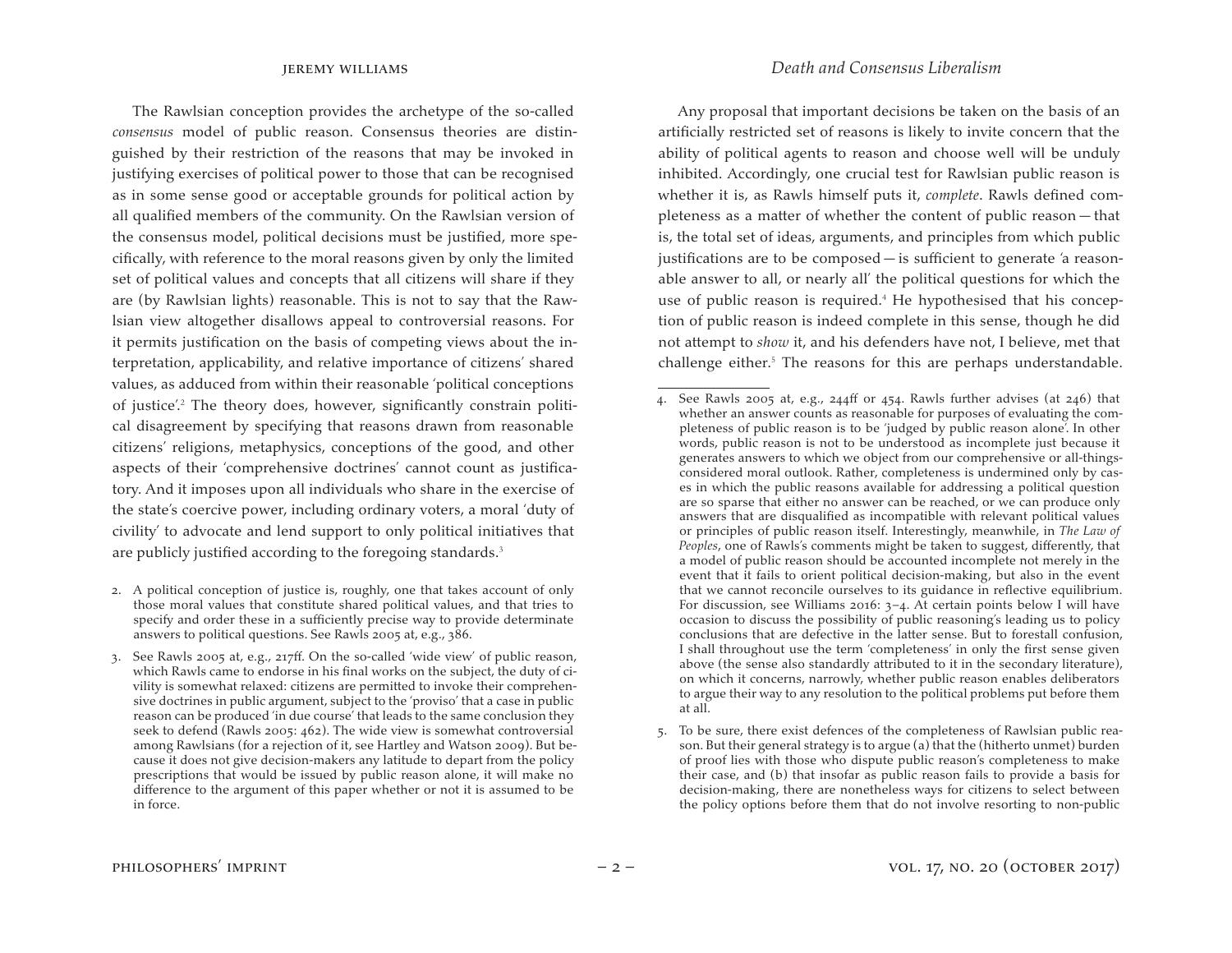Demonstrating that a conception of public reason is complete seems a highly daunting — if not Sisyphean — task, involving delving into the minutiae of a vast number of political problems, to establish, in each case, what answers can be justified by public reasons alone. Showing that a conception of public reason is *in*complete, on the other hand, may be a more manageable undertaking. If a sufficient number of examples can be found in which public reason proves inimical to forming at least one reasonable conclusion, then the charge of incompleteness is substantiated without the need to exhaustively catalogue the outcomes of public reasoning for other questions. Yet, while doubts about the incompleteness of Rawlsian public reason have been often voiced, critics have thus far carried out relatively little of the necessary philosophical spadework.<sup>6</sup> The question of the completeness of Rawlsian public reason therefore remains crucially unsettled.

In speculating about the political issues that would be most likely to make revealing test cases for the incompleteness objection, commentators have typically alighted on the field of *bioethics*. For it contains many questions that appear to turn on precisely the sort of deep, longstanding philosophical debates that public reason requires citizens to put to one side. The question most commonly identified in the literature as raising the spectre of incompleteness is that of abortion. Having considered the implications of Rawlsian public reason

for that controversy elsewhere, $7$  however, in this paper I address an important — and thus far widely overlooked — bioethical problem that arises at the other end of human life. This is the problem of how to define and diagnose the death of a person, or determine at what point the clinical and legal practices conventionally associated with death, such as the removal of vital organs, may take place. My thesis will be that this is a matter on which public reason does indeed have a grave incompleteness problem. Public reason is indeterminate, I aim to demonstrate, between a broad range of legal definitions of death (at least bracketing the socially contingent effects which candidate policies might have on third parties).<sup>8</sup> I also aim to go beyond existing articulations of the incompleteness objection, moreover, by examining what the Rawlsian view implies about how decision-makers ought to respond to indeterminacies in public reason. Insofar as the route to a reasoned choice between competing criteria of death is indeed foreclosed, I shall contend, public reason requires that selection among policy options proceed in an unacceptably arbitrary fashion.

Before I begin, three clarifications about the scope of my argument and conclusions. First, to reiterate, my target is the Rawlsian view (and hence, in what follows, the terms 'public reason' and 'consensus liberalism' always refer to the Rawlsian versions thereof, unless otherwise specified). But who, for present purposes, counts as a Rawlsian? I take my critique to apply to consensus theorists who believe that public justification must proceed on the basis of the reasons given by political values and concepts shared by reasonable citizens, and who follow Rawls in identifying who the reasonable are. As I understand their respective positions, Jonathan Quong and Andrew Lister both fall into this category, for instance, despite their various innovations on Rawls's original theory.<sup>9</sup>

9. See Quong 2011 and Lister 2013.

reasoning. See especially Williams 2000 and Schwartzman 2004. I examine claim (b) in section 8, below.

<sup>6.</sup>  The most detailed attempt in the earlier literature to advance the incompleteness objection through sustained analysis of particular political controversies appears in Greenawalt 1988: chs. 6–8. Greenawalt's principal examples of alleged incompleteness are the problems of abortion and animal welfare. His argument predates *Political Liberalism*, and thus does not respond to the mature version of Rawlsian public reason, as developed there and in subsequent essays (though for a new argument to comparable effect, also focusing on abortion, and published only after the present article was completed, see Kramer 2017: ch. 3. I comment on Kramer's argument further in n. 47 and n. 76, below.) I have argued previously, moreover, that in the case of the problems Greenawalt cites, the charge to which Rawlsian public reason is vulnerable is not incompleteness but something else. See Williams 2015. Especially if I was right, the incompleteness objection still stands in need of substantiation of the kind I aim to provide here.

<sup>7.</sup> In Williams 2015.

<sup>8.</sup> Note that 'indeterminate' is a term of art within the public reason literature, on the precise meaning of which see the text around n. 26, below.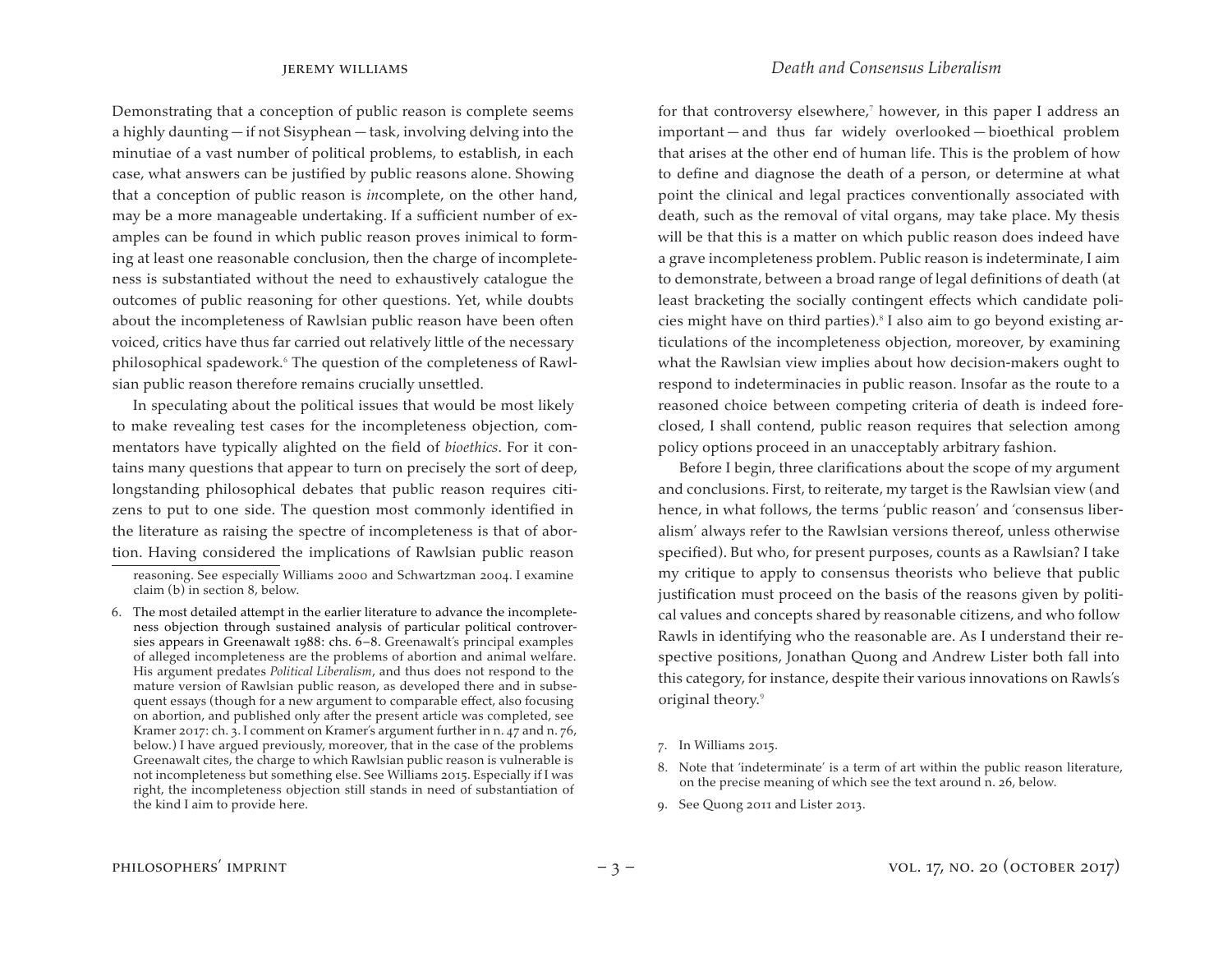Second, the case I make here against the Rawlsian view, thus defined, is admittedly pro tanto. I believe that the results of applying the model to the problem of death are sufficiently unwelcome that one would be warranted in abandoning it on the basis of my argument here alone. But I shall not attempt to convince the committed Rawlsian who believes that the difficulties identified do not outweigh the various merits of their theory. This is, then, a contribution to a wider critique of consensus liberalism's consequences for political practice. I reflect further on the implications of my findings for the future of consensus liberalism in the paper's conclusion.

Third and finally, the argument of this paper, if sound, might be taken to provide indirect support not only to the various strands of comprehensive or ethical liberalism (which is where, for what it's worth, my own loyalties lie), but also to consensus liberalism's emerging competitor within the public reason fold: the innovative recent *convergence* liberal view.<sup>10</sup> On convergence liberalism, few restrictions are imposed on the reasons by reference to which citizens may evaluate the case for political action (beyond, principally, the requirement that those reasons be *intelligible*). But the view holds, demandingly, that a law or policy is only publicly justified, and permissibly imposed, if there are from each reasonable perspective sufficient grounds to endorse it, or not to veto it.<sup>11</sup> Whether convergence liberalism does indeed derive comparative advantage from my argument will depend, I think, on whether it too runs afoul of objections that target its problematic implications in practice. I suspect that it does. But this is a matter for another day.

### **2. Determining death: the political problem**

It will help to preface my argument with some background regarding how the conceptualisation and clinical determination of death arose

- 10. I am grateful to an anonymous referee for suggesting that I acknowledge this possibility.
- 11. The chief architects of the convergence view are, of course, Gerald Gaus and Kevin Vallier. See especially Gaus 2011 and Vallier 2014.

as a matter of political concern.<sup>12</sup> Prior to around the mid-twentieth century, the limitations of medical science were such that the irreversible loss of heart and lung function was inevitably swiftly followed by complete loss of neurological functioning, and vice versa. Thus, there was no apparent reason for dissatisfaction with the traditional *cardiopulmonary* criterion of death, under which, if the patient's heartbeat and breathing ceased and could not be restarted, (s)he was declared dead. The advent of modern respirators and other medical technologies from the 1950s onwards, however, made it possible to indefinitely sustain the cardiopulmonary functioning of patients whose heart and lungs did not work independently, even in the face of permanent loss of consciousness or of brain activity generally. The practice of continuing treatment to patients under such conditions seemed, in the eyes of many observers, to involve an objectionable squandering of scarce resources and facilities, including not only medicines, hospital beds, and machinery, but organs which, given new transplantation techniques, could provide others with immense benefits — especially if taken from a heart-beating donor. Debate thus ensued, within and beyond the medical community, over whether the medico-legal understanding of death might be amended so as to facilitate more timely organ procurement, withdrawal of life support, and so forth, while protecting physicians from accusations of misconduct, or indeed murder.

The result of that debate was a widespread legal shift around the world from the 1960s, away from exclusive reliance on the cardiopulmonary criterion, and towards recognition of the idea of *brain death*. Brain death is standardly defined as the irretrievable cessation of functioning of the brain as a whole, including both the 'higher brain', in which consciousness is generated, and the 'lower brain', or brainstem, which is responsible, inter alia, for controlling autonomic bodily functions and reflexes such as respiration, heartbeat, blood pressure, and vomiting. While a large number of states have enshrined brain death in law, however, it remains controversial. Opposition comes primarily

12. For a longer, informative account, see DeGrazia 2005: 115-24.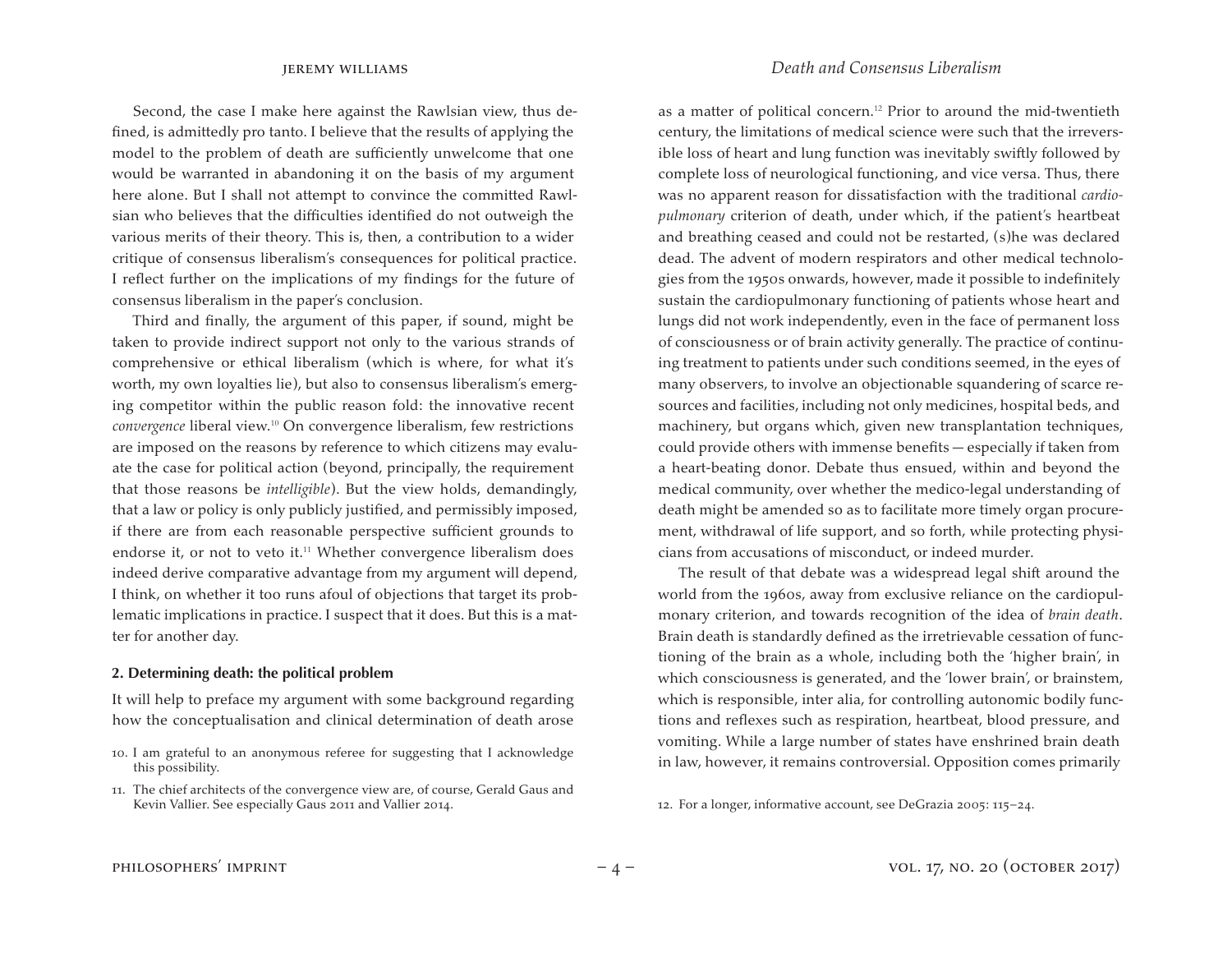from two sources: from those who, for various moral, philosophical, and religious reasons, support a return to the cardiopulmonary standard, and from those who favour adoption of a more radical *higher brain death* criterion. On the latter, death occurs upon the permanent loss of function of those regions of the brain in which the capacity for consciousness is realised, even if, because the brainstem survives, the patient's somatic functions continue spontaneously, without the need for medical assistance beyond basic intravenous hydration and nutrition.

The continued controversy over the correct understanding of death has resulted in legal clashes, on both sides of the Atlantic, in which — for instance — parents have resisted attempts to disconnect their brain-dead children from ventilators, or remove their bodies to the mortuary, on grounds of their (typically religious) conviction that they were still alive.<sup>13</sup> The practical significance of the choice between criteria of death is not, moreover, confined to the medical sphere. For in addition to deciding when physicians ought to be permitted to remove life support or organs from their patients, and when a human body may be autopsied and disposed of, we also need to know, say, under what conditions the crime of murder or manslaughter has taken place, when individuals and corporations may be sued for wrongful death, when the posthumous confiscation or reallocation of a person's property may take place, and when to change a surviving spouse's marital status to widowed.

These are *political* matters, for which the decisions reached will be backed up by the state's coercive power. Indeed, most, if not all, are *fundamental* political matters, in the Rawlsian sense that they represent, or are inextricably bound up with, so-called 'constitutional essentials' and 'questions of basic justice'. The latter fact is significant, because it means that even if  $-$  as Rawls himself proposed  $-$  the use of public reason is mandatory only when fundamental matters are at stake, public reason will inevitably be called upon to resolve the problem of

13. For a description of two recent such cases, see Brierley 2015.

how death is to be legally construed.<sup>14</sup> Our question is whether it has the resources to do so.

### **3. Death and personal identity**

We have immediate grounds to suspect that it does not. For what our death consists in, and the conditions under which it occurs, appears to be a *metaphysical* question. At first sight, the statement that someone has died seems equivalent to the statement that she has ceased to exist. For the dead are, as we say, no more. (Let us accept this claim for now; I return to it in section 5.) To know when someone ceases to exist, we need to know what is involved in her — and our — *continuing* to exist over time. And that in turn depends on our fundamental nature, or what kind of entities or substances we essentially are. The truth about our fundamental nature and persistence conditions is what theories of *personal identity* seek to establish. There is, however, no such theory that is or could stably remain non-contentious among Rawlsian reasonable citizens.

For illustrative purposes, consider just three of the most prominent (secular) families of views about personal identity in contemporary metaphysics.<sup>15</sup> First, on so-called *biological* or *animalist* accounts, each of us is essentially a human animal or organism, whose persistence over time consists in the continued functioning of the body as an integrated unit (or perhaps in its performing certain specified critical functions). Second, under *mind essentialism*, we are instead fundamentally minds, or beings with the capacity for consciousness, who are distinct from our bodies or organisms (albeit closely related to and dependent upon them), and whose existence over time consists in the continued

<sup>14.</sup> For Rawls's view that the duty to employ public reason applies only when addressing fundamental political questions, see Rawls 2005 at, e.g., 214–15. For the view that the duty applies in political justification generally, see, e.g., Quong 2011: ch. 9.

<sup>15.</sup> The literature on personal identity — even as restricted to the three canvassed views — is too vast to survey here. For three of the most influential proponents of these particular approaches, however, see, respectively, Olson 1997, McMahan 2002: ch. 1, and Parfit 1987: part III.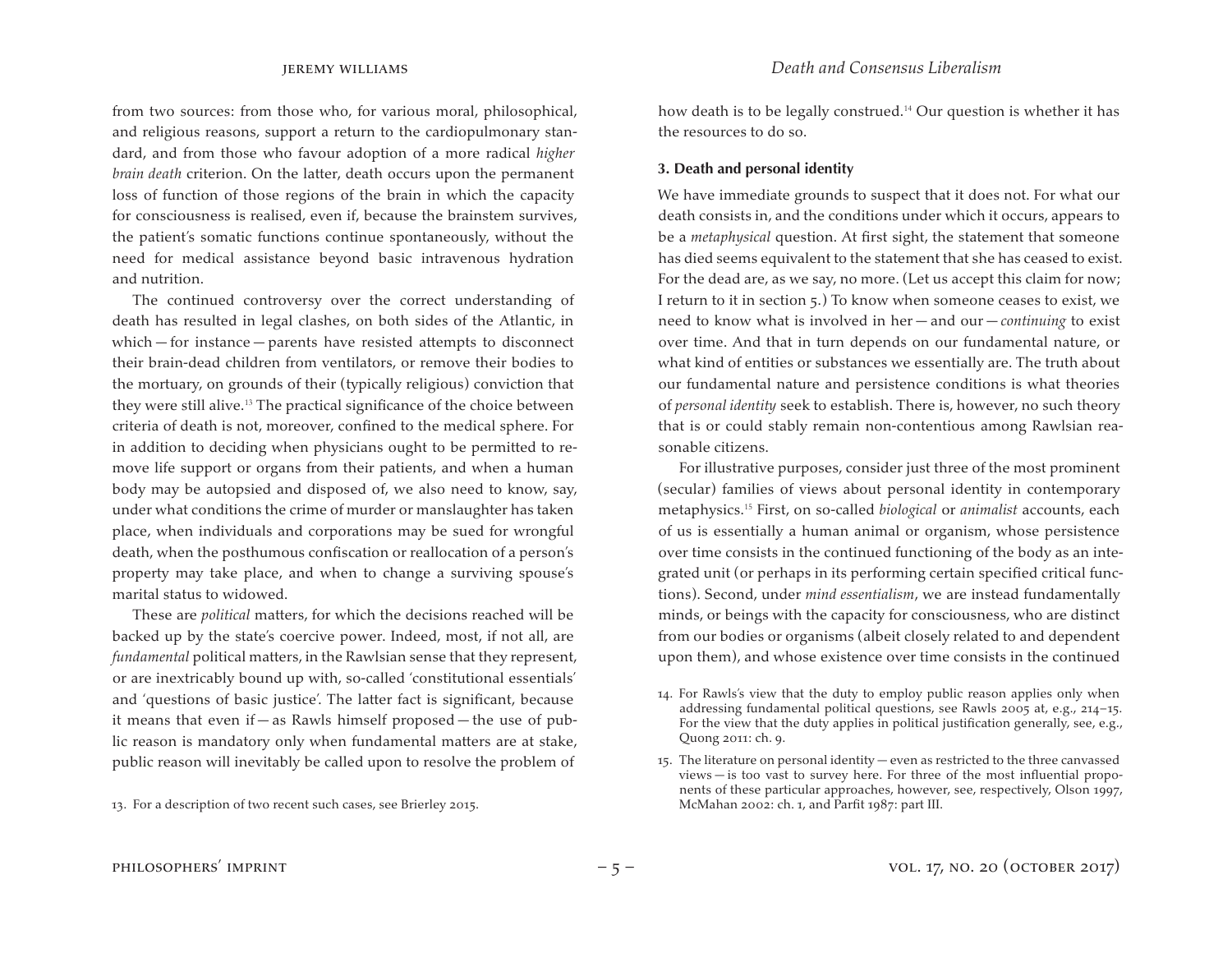functioning of those regions of the brain responsible for generating conscious mental states. Third, on *psychological* approaches, our essential nature is not that of a merely conscious subject but of a more complex psychological being, whose existence over time requires a certain minimum degree of continuity in the contents of our mental lives, such as our memories, beliefs, intentions, and so forth. There are no obvious grounds for thinking that a reasonable citizen could not endorse any of these positions.<sup>16</sup> For reasonableness on the consensus liberal understanding is, in a nutshell, a matter of subscribing to the set of core normative beliefs which Rawlsians take to constitute the foundational commitments of a democratic society. These are the belief that one's fellow citizens are free and equal in their moral standing, that society should be organised as a fair scheme of cooperation among them, and — most controversially — that, owing to the existence of the so-called 'burdens of judgement', and consequent 'fact of reasonable pluralism', all should practice reciprocal restraint in public justification.<sup>17</sup> Each of the foregoing metaphysical views seems fully compatible with these political commitments. And, crucially, those views imply — or can be developed in ways that imply — strikingly different conclusions about the conditions under which we die.

Animalism, for instance, has been variously interpreted as compatible with the idea of brain death, and as ruling it out and requiring a return to the traditional cardiopulmonary criterion.<sup>18</sup> What is at stake in this debate is whether, absent the survival of the brain, the residual somatic functioning of which a human organism on artificial life support can be capable is sufficient for it to be considered alive.<sup>19</sup>

- 16. I explore in the next section whether there are any other less obvious reasons why they could not do so, arising out of the minutiae of the political conception of the person which the reasonable must endorse.
- 17. See Rawls 2005: 48–66.
- 18. Or some variant thereof. For an 'updated' cardiopulmonary standard, see De-Grazia 2005: 147–49.
- 19. For differing perspectives, see, e.g., DeGrazia 2005: 142-49, Bernat 2006, and President's Council on Bioethics 2008: ch. 4.

Animalist proponents of brain death typically claim that an organism whose brain is destroyed cannot function as a sufficiently integrated unit to be deemed alive, or that it is incapable of functions that are conceptually basic to biological life. For opponents of neurological criteria, however, it is absurd to claim that an organism that remains  $capable - as some brain-dead patients are - of such complex, coor$ dinated activities as growth, sexual maturation, fighting infection, or gestating a fetus, is dead.

Although many animalists have thought that we can die by suffering complete brain failure, few if any would say that the irreversible loss of the capacity for consciousness alone is sufficient for death. Rather, on the standard animalist account, an individual whose higher brain is destroyed, but whose brainstem continues to mediate the autonomic functions of the body, remains alive, but enters a *persistent vegetative state*. Mind essentialists, by contrast, claim that such a person *is* dead, and hence endorse the higher brain criterion of death. On their view, the circumstances of one's death might be such that one leaves behind an organism that continues to function in various ways, with or without mechanical assistance. But since we are not fundamentally organisms, they contend, but minds that exist in some form of association *with* our organisms, we should think of the nonconscious animal that persists after higher brain death merely as a person's discarded vehicle, or living corpse.<sup>20</sup>

Finally, consider the psychological approach. Some of its proponents have argued that, like mind essentialism, it supports the higherbrain-death criterion.<sup>21</sup> But, as others have argued, some versions of this approach appear to yield a still more radical — if not rather unsettling — understanding of death, whereby one of us might cease to exist even *prior to* the permanent cessation of consciousness.<sup>22</sup> This is possible because the psychological approach holds that we cease to exist

- 20. See especially McMahan 2002: 423–55.
- 21. See, most famously, Green and Wikler 1980.
- 22. See, e.g., McMahan 2002: 43–55, and DeGrazia 2005: 127 et circa.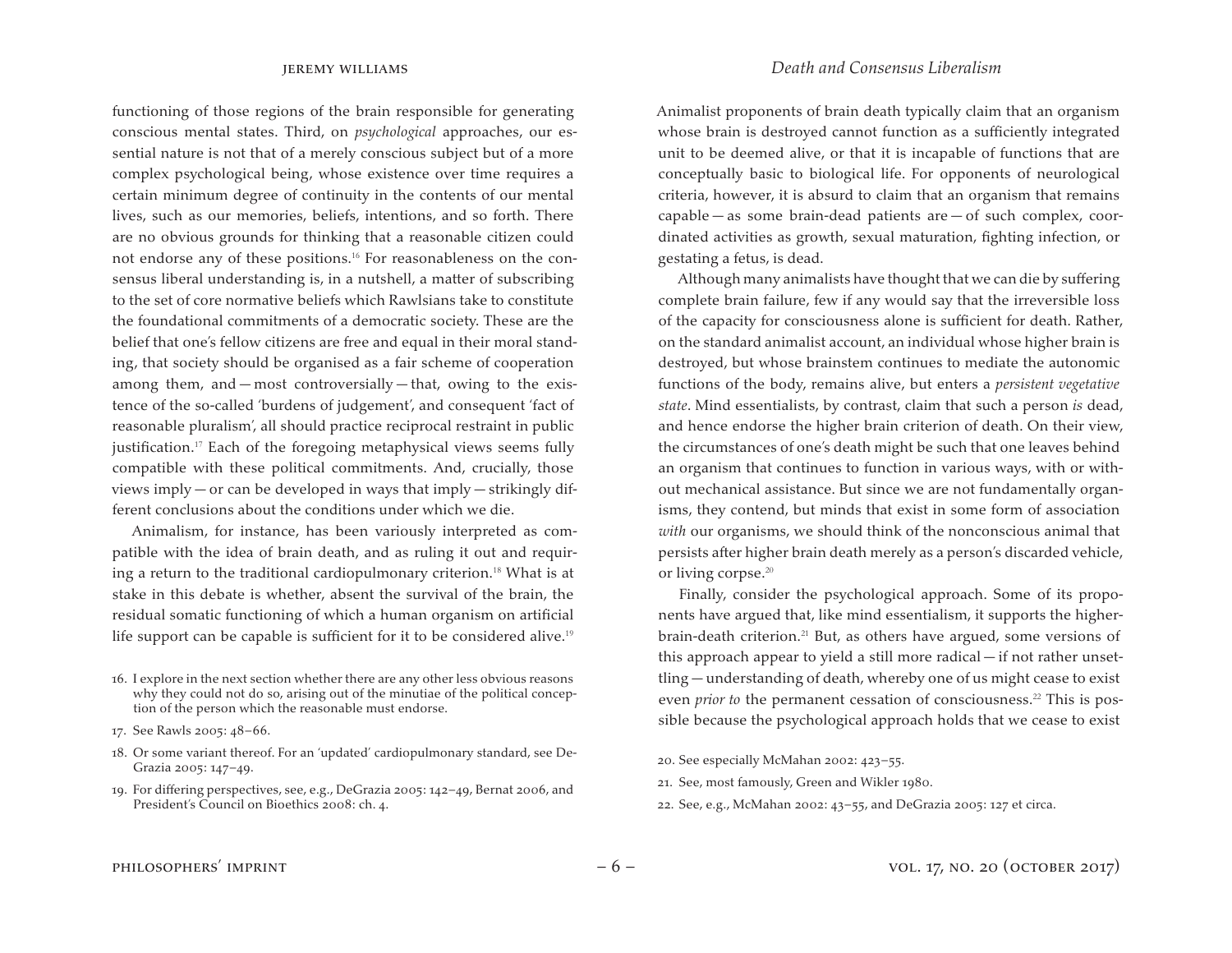jeremy williams *Death and Consensus Liberalism*

when the level of psychological continuity required for diachronic personal identity has broken down, for which loss of consciousness, though sufficient, is not strictly necessary. The psychological account implies, for instance, that in a science fiction scenario in which our memories and other psychological features are completely erased by some machine, we cease to exist, even if a conscious subject persists throughout the process. And outside the realm of science fiction, some psychological theories might imply that certain forms of dementia, whether brought on abruptly by injury, or progressively by disease, involve sufficiently dramatic erosion of our psychological capacities and characteristics as to be incompatible with our survival.

The precise implications of a psychological theory regarding when we cease to be depend upon its details. If a sufficiently weak degree of psychological connectedness is held to be enough for identity — or any degree at all — then the theory's implications for the point at which we cease to exist may be indistinguishable in all real-world cases from those of mind essentialism. Many psychological theories, however, hold that the psychological connectedness required for identity over time is of a more demanding level, of which only a *person* — in the Lockean sense of a self-conscious, thinking being — is capable. These theories hold, by implication, that our fundamental nature is that of a person in the foregoing sense. Those who endorse this view might be thought to be constrained to accept that death for us occurs immediately upon the loss of the higher cognitive endowments that make us Lockean persons. Yet, this is not necessarily so. For such a psychological theorist might think that, if our cognitive capacities are diminished below the level required for Lockean personhood, and we correspondingly dip below the threshold of psychological connectedness needed for identity, we do not cease to exist all at once, but fade out of existence gradually, as the remaining vestiges of our mental lives are extinguished — a process that only terminates at or around the final cessation of consciousness.<sup>23</sup> Nonetheless, if a psychological account

23. Cf. Parfit 1987: 323.

holds that our existence cannot be a matter of degree, and depends on a level of psychological continuity which only Lockean persons can possess, then it does indeed seem committed to the conclusion that there is a chance of our ceasing to exist in a way that leaves a subject of basic consciousness behind for a non-negligible period of time. And while critics typically maintain that it is an embarrassment to the psychological approach insofar as it is thus committed, there still seems nothing unreasonable, given the understanding of 'reasonableness' advanced above, in a proponent of the psychological account's accepting or positively embracing this conclusion.

The foregoing discussion, while based on only a small sample of relevant metaphysical theories, indicates the existence of a striking degree of reasonable disagreement over the conditions under which we die, stemming in turn from reasonable pluralism over our fundamental nature and persistence conditions. To be sure, the scope of this disagreement is not unlimited. For all agree in particular (or so I shall assume) that, if a person suffers irreversible failure of cardiopulmonary function, causing the disintegration of his brain and body, death has occurred.<sup>24</sup> The question is whether we *must* await cardiopulmonary failure before pronouncing the patient dead, if some prior neurological standard has already been satisfied. For the state to require that we wait for the satisfaction of a later standard is for it to coercively restrain those who would perform the various death-related activities earlier, and who will in many cases think that delay is not merely a mark of suboptimal public policy, but a threefold betrayal: of the family, whose grief is pointlessly prolonged; of those in desperate need of the patient's organs or other resources; and of the memory, values, dignity in death, and so on, of the patient him or herself.<sup>25</sup> Conversely,

- 24. I discuss further limits on reasonable disagreement about death in the next section.
- 25. As an illustration of such sentiments, consider for instance the inscription on the grave of Nancy Cruzan, whose family engaged in a high-profile battle in the U.S. court system to have her life support discontinued after she fell into an irreversibly nonconscious state: 'DEPARTED JAN 11, 1983/AT PEACE DEC 26, 1990'. Cited in McMahan 2002: 423.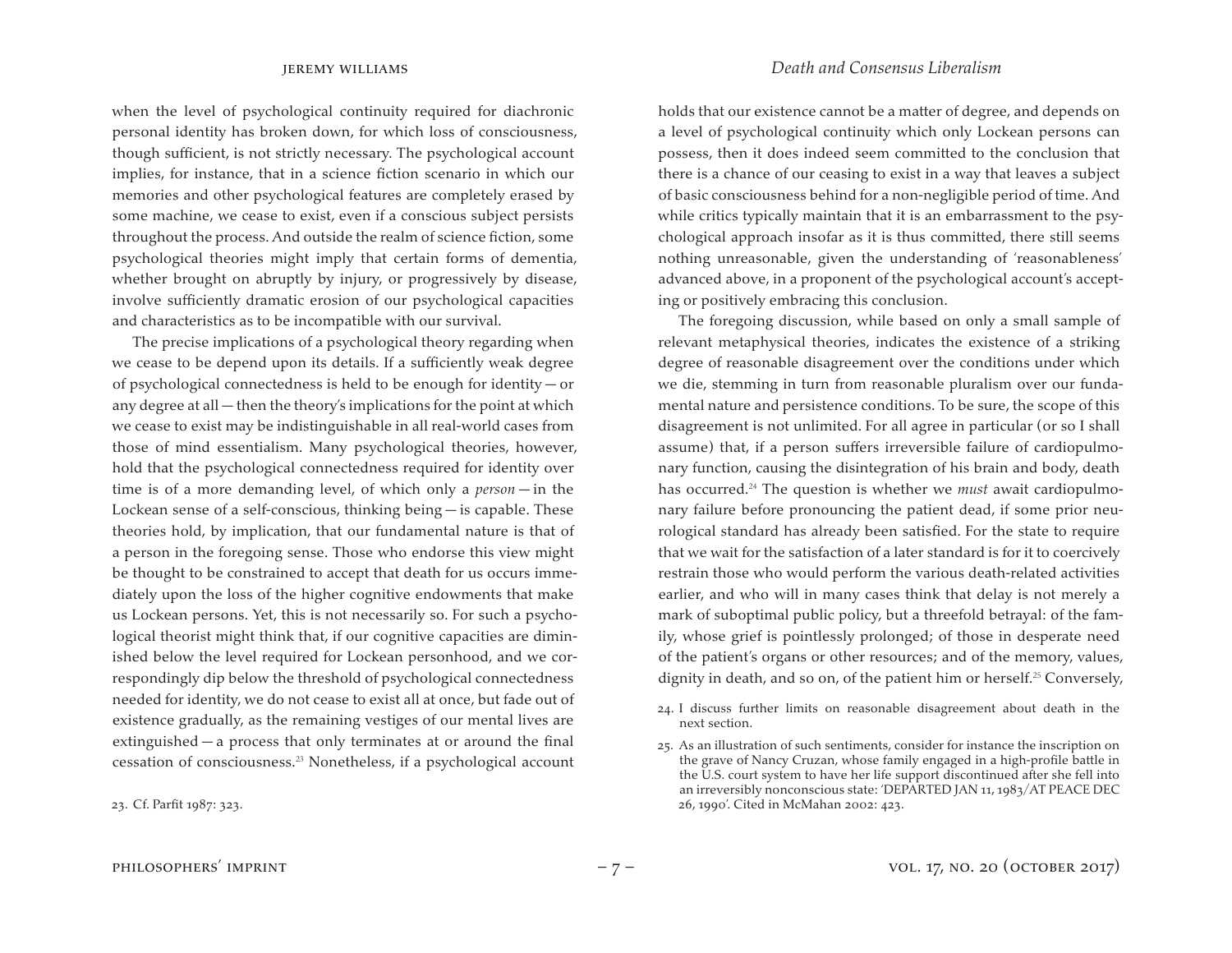for the state to endorse an earlier standard requires restraint of those whose moral convictions still direct them to treat the patient as a living person, and for whom a premature declaration of death will be taken to evince, primarily, an abominable disregard for the latter's stilloperative basic rights. Under consensus liberalism, what is crucial is that those who stand to be coerced in these ways can, no matter how vehemently they dissent from the law on death, nonetheless be said to have received a proper public justification for it.

Such justification will not be possible, however, if, in order to reason one's way to a conclusion about how death should be legally defined, one has no choice but to take sides, explicitly or implicitly, between reasonably rejectable understandings of our essence and identity. Instead, insofar as the required deliberative route to a policy conclusion is blocked by the Rawlsian requirement of neutrality between reasonable metaphysical doctrines, the determination of death will be a question on which the rules of public reasoning produce *indeterminacy*. I use the term 'indeterminacy' here in a technical sense attributable to Gerald Gaus.<sup>26</sup> Public reason is indeterminate in this sense when the considerations to which it permits appeal fail to provide deliberators with sufficient warrant to choose one way or another between the options on the table. Indeterminacy so defined is to be distinguished from what Gaus calls *inconclusiveness*, which occurs when the admissible reasons enable decision-makers to reach multiple competing conclusions, but no further public reasons can be adduced that would facilitate agreement over which is best or most reasonable. Put in further Gausian terms, inconclusiveness occurs when two or more options have public justifications that are neither *defeated* (that is, refuted by some publicly eligible reason) nor *victorious* (proven beyond reasonable doubt).<sup>27</sup> In cases of indeterminacy, by contrast, we cannot even get *that* far: whatever political conclusions our full, comprehensive perspective might have enabled us to draw,

26. See Gaus 1996: 151–58. For informative further discussion of the distinction, see Schwartzman 2004: 193–98.

jeremy williams *Death and Consensus Liberalism*

the *public* reasons on hand do not add up to 'the minimum degree of proof required for either justified acceptance or rejection' of any relevant policy alternative.<sup>28</sup>

Consensus liberals have sometimes argued that inconclusive justification is an endemic feature of political life, which a polity can accommodate without abandoning the ideal of public reason.<sup>29</sup> Insofar as public reason is found to be indeterminate, however, I believe consensus liberalism faces a more serious challenge. This is because, as we shall see in more detail later, in cases of inconclusiveness it is consistent with Rawlsian values for us to select between policy options via the familiar devices of democratic politics, such as majority voting. But should public reason prove indeterminate, the deadlock will be breakable only by resort to rather more unusual and unappealing procedural mechanisms. Before considering, however, how damaging it would be to public reason should it prove indeterminate on the matter of defining death, our more immediate task is to confirm whether the appearance of indeterminacy observed so far is confirmed on further inspection. We need to confirm, in other words, whether there is any viable, non-metaphysical form of reasoning about death that is generally available to Rawlsian deliberators. Over the next four sections, I will argue that there is not. The terms of citizens' duty of civility, we shall see, prohibit them from publicly invoking, or factoring into their decision-making, precisely the considerations needed if they are to reliably reach even inconclusively justified verdicts in this complex and morally fraught policy area.

### **4. Death and the political conception of the person**

The natural place to begin our inquiry is by asking whether a conclusion about the determination of death could be derived from the Rawlsian 'political conception of the person' (hereinafter 'pcp'). For the purpose of the pcp is precisely to fulfil the role in democratic deliberation

28. Gaus 1996: 153.

29. See especially Schwartzman 2004.

<sup>27.</sup> Gaus 1996 at, e.g., 151.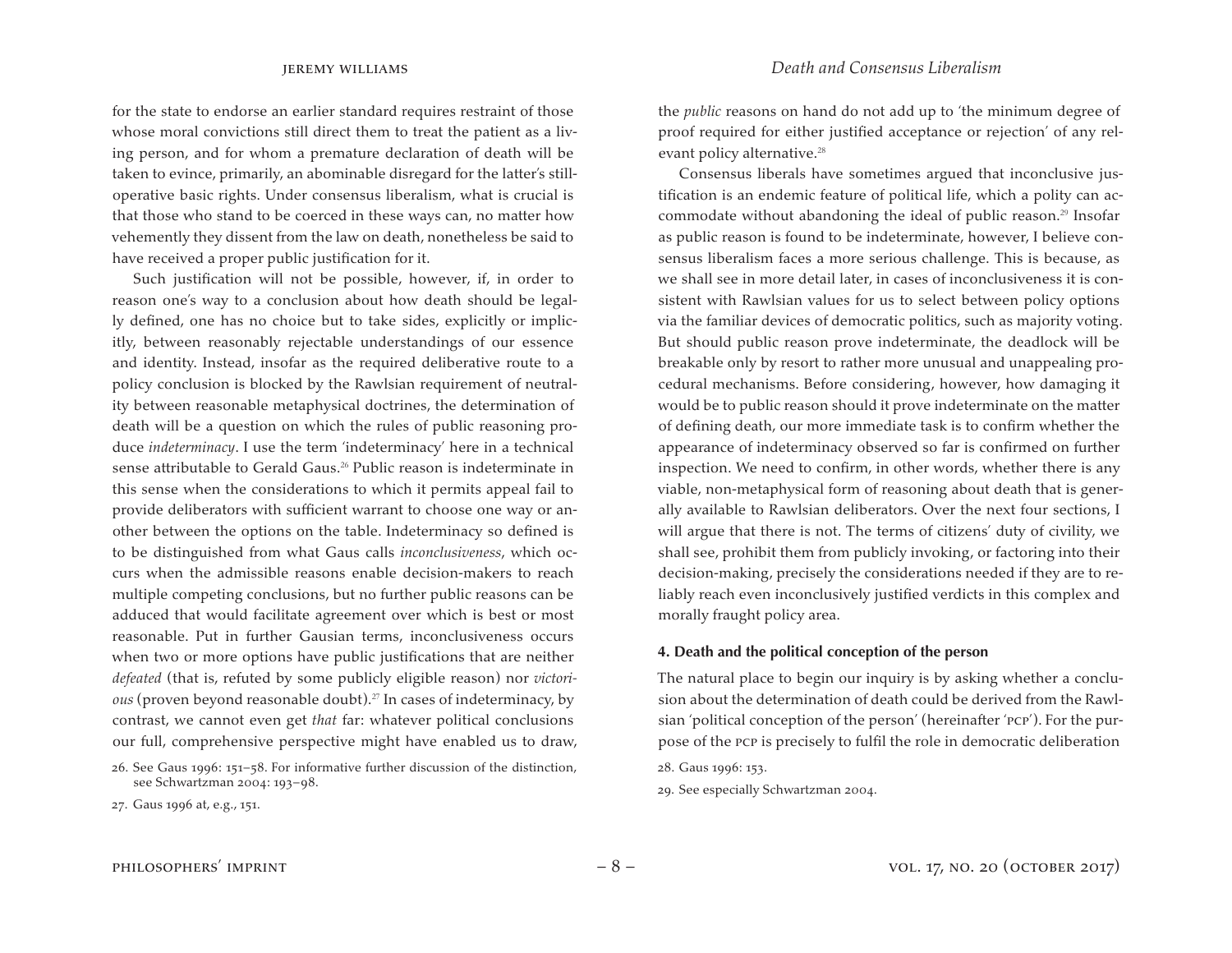that comprehensive conceptions of the person typically perform in ordinary moral reasoning.

Let us first take stock of the pcp's main features. Like the other political concepts and values on which public reasoning depends, Rawls presents the pcp as one of the 'fundamental ideas' that characterise the tradition of democratic thought, and are latent within the 'public political culture' of a democratic society.<sup>30</sup> It represents, he thinks, the distinctive way in which democratic citizens view themselves and their peers. Indeed, the pcp understands a person *in terms of* citizenship: as an individual who can take part in public life in virtue of her possession, to a sufficient degree, of certain cognitive capacities and moral sensibilities — namely, the 'moral powers' of rationality and reasonableness.

Rawls sometimes formulates the pcp in such a way as to imply that, unless an individual possesses the relevant endowments at a given time, she is not a person at that time. For instance, he writes that 'we think of persons as rational and reasonable, as free and equal citizens, with the two moral powers and having, at any given moment, a determinate conception of the good, which may change over time.<sup>'31</sup> When the PCP is understood in this way, many human beings, such as children, or those who were once cooperators, but whose mental capacities are now too diminished, do not qualify. And a requirement that public reasoning be informed by this version of the pcp would accordingly seem at serious risk of generating a raft of unpalatable conclusions concerning the rights and permissible treatment of those excluded. On other occasions, however, Rawls observes a more capacious understanding of the person at work within the democratic tradition. On the latter, 'we say that a person is someone who can be a citizen, that is, a normal and fully cooperating member of society over a complete life.'32 In allowing that a person need only fulfil the role of

citizen over the course of a complete life, this formulation of the pcp draws in members of society who do not yet possess the requisite capacities but will, and those who no longer possess them but did.33 Call this the inclusive pcp, in contrast to the exclusionary variant identified at the top of this paragraph.

As I understand it, it is the inclusive pcp that consensus liberalism accepts, and requires reasonable citizens to endorse. Were this not so, Rawls could not coherently claim, for instance, as he does, that children are equal beneficiaries of justice from any reasonable perspective.<sup>34</sup> Moreover, Rawls does not merely stipulate that the more inclusive formulation applies — he justifies consensus liberalism's adoption of it on the ground that it is needed to 'go with' the democratic conception of society.<sup>35</sup> On the latter, society is understood as a collective enterprise of a certain scope. It is not a mere 'association' of the kind that one is free to join or leave at will once one reaches 'the age of reason', thereby acquiring or divesting oneself of its package of rights and obligations.<sup>36</sup> Rather, a democratic society is 'a more or less complete and self-sufficient scheme of cooperation, making room within itself for all the necessities and activities of life, from birth until death.'<sup>37</sup> 'We add the phrase "over a complete life"' when specifying the extent to which persons must be able to participate in public life, Rawls tells

- 33. To be sure, it continues to exclude those permanently incapable of participation in social life. Yet while I believe this is a matter of concern, it falls outside the aims of this paper to consider the consequences of that residual exclusion for public reasoning here.
- 34. Rawls 2005: 474.
- 35. Rawls 2005: 18.
- 36. Rawls 2005: 41 et circa.
- 37. Rawls 2005: 18. In addition to being a 'complete' social system in the foregoing sense, Rawls suggests here and elsewhere that, for the purpose of developing a political conception of justice, it is appropriate to model a democratic society as 'closed' — that is, without inward or outward migration — such that entry and exit are by birth and death *only*. But the stipulation of closedness, he stresses (at p. 12), can only be a temporary theoretical convenience (unlike, assumedly, the characterisation of a democratic society as complete).

<sup>30.</sup> Rawls 2005: 14 and 29–35.

<sup>31.</sup> Rawls 2005: 481-82 (emphasis added, footnote deleted).

<sup>32.</sup> Rawls 2005: 18 (emphasis added).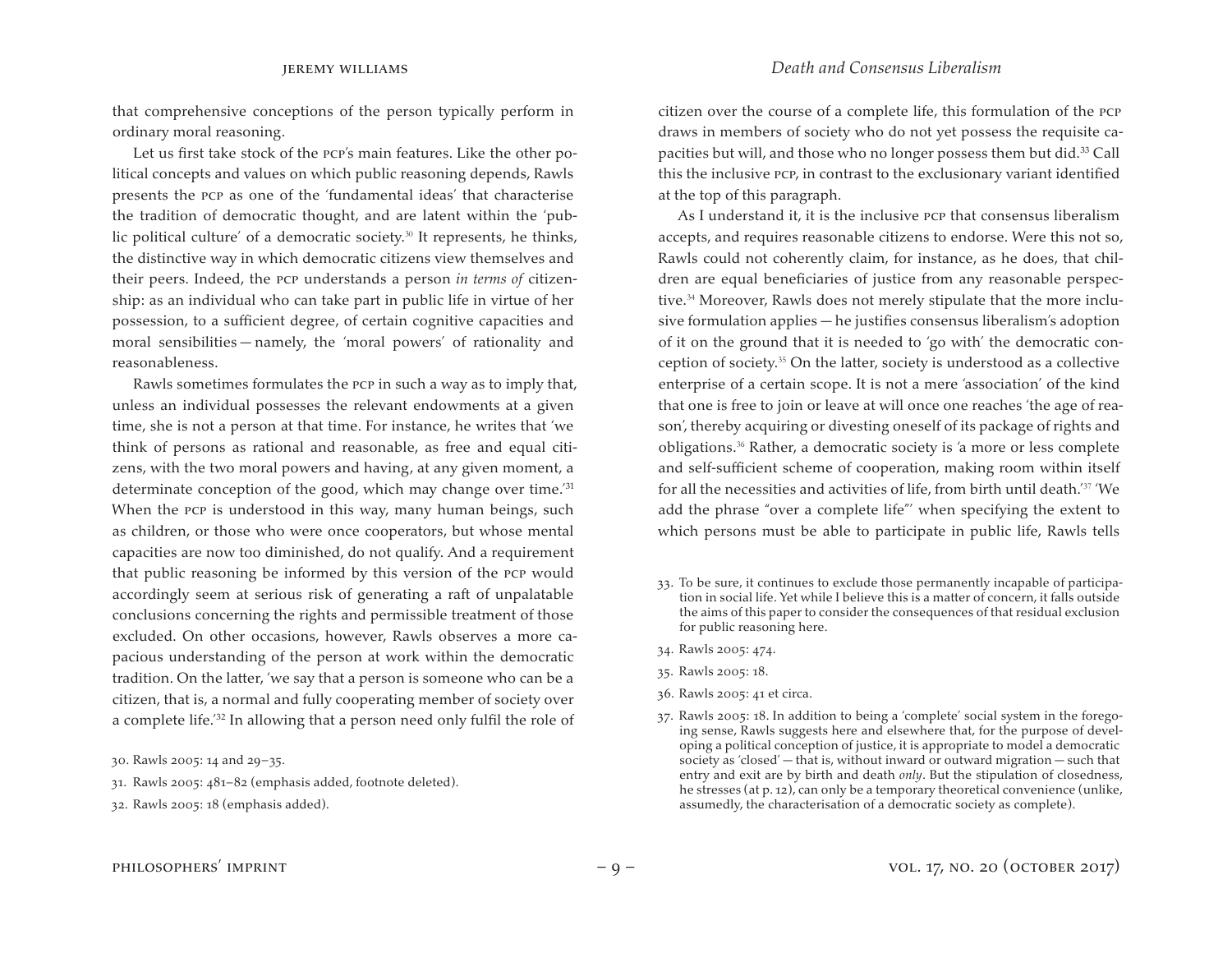us, to reflect this fact about the bounds of the societal relationship.<sup>38</sup> Rawls's view, thus, appears to be that the inclusive pcp is the more faithful rendering of the conception of ourselves presupposed by the distinctive democratic mode of societal organisation.

Accordingly, in what follows my argument will be predicated, unless otherwise indicated, on the assumption that it is the inclusive pcp that is found among reasonable people's stipulated shared commitments, and hence lies within the content of public reason. I shall, however, consider in the paper's concluding section the possibility of amending the pcp to the exclusionary formulation as a means of combatting the indeterminacy problem I am in process of outlining. Suffice it to say for now that, given the implications of adopting the exclusionary pcp, the assumption that consensus liberalism subscribes instead to its inclusive sibling is not unfavourable to the theory.

Because it includes the idea of a citizen's leading a complete life, without specifying a point of terminus, it would seem correct to say  $-$  if it does indeed turn out to be the case that public reason is indeterminate on what death consists in — that the location of that indeterminacy is the pcp itself. There is, however, one part of Rawls's discussion of the pcp that might be taken to suggest, if obliquely, that this piece of theoretical machinery contains further features that can facilitate a resolution of the problem of legally defining death.

I have in mind Rawls's seldom-discussed suggestion that the pcp incorporates the idea of a citizen's 'public, or institutional, identity, or their identity as a matter of basic law'.<sup>39</sup> His brief remarks about public identity reveal that he conceives of it as having synchronic and diachronic dimensions.<sup>40</sup> That is, it provides a standard for the identification of citizens by the state *at a time*, and for their re-identification *over time*, for such purposes as determining their legal rights and share of resources. As with the pcp generally, Rawls suggests that the conception

38. Rawls 2005: 18.

### jeremy williams *Death and Consensus Liberalism*

of public identity relevant to public reason is distinctively democratic; other kinds of society, he says, may employ different understandings of when their members continue or cease to be persons, or the same persons, under law. Unfortunately, however, Rawls does not say what he thinks the democratic criterion of public identity might be. Instead, he only illustrates it with an example: under the relevant criterion, he says, someone undergoing religious conversion does not become a different person, or cease to be a person, and conversion is accordingly irrelevant to our legal rights. But while Rawls demurs on the question of what the democratic criterion of public identity consists in, it would be natural to anticipate that, if it exists, it could be used to yield a corresponding public criterion of a person's death or final exit from social relations. This would presumably be uncovered, as is done with metaphysical accounts of personal identity, by following the identity relation forward in time to the point at which it ceases to hold between the person in question and anyone in the future.

This suggestion, while intriguing, faces an obvious problem. For the pcp is expressly designed to stand apart from longstanding philosophical controversies over the nature of our identity and existence, not to provide a basis for wading into and resolving them. Rawls says that the problem of personal identity

raises profound questions on which past and current philosophical views widely differ and surely will continue to differ. For this reason it is important to develop a political conception of justice that avoids this problem as far as possible.<sup>41</sup>

He claims on behalf of the pcp that

[i]f metaphysical suppositions are involved, perhaps they are so general that they would not distinguish between the metaphysical views … with which philosophy has

### 41. Rawls 2005: 32 n. 34.

<sup>39.</sup> Rawls 2005: 30.

<sup>40.</sup> See Rawls 2005: 30–32.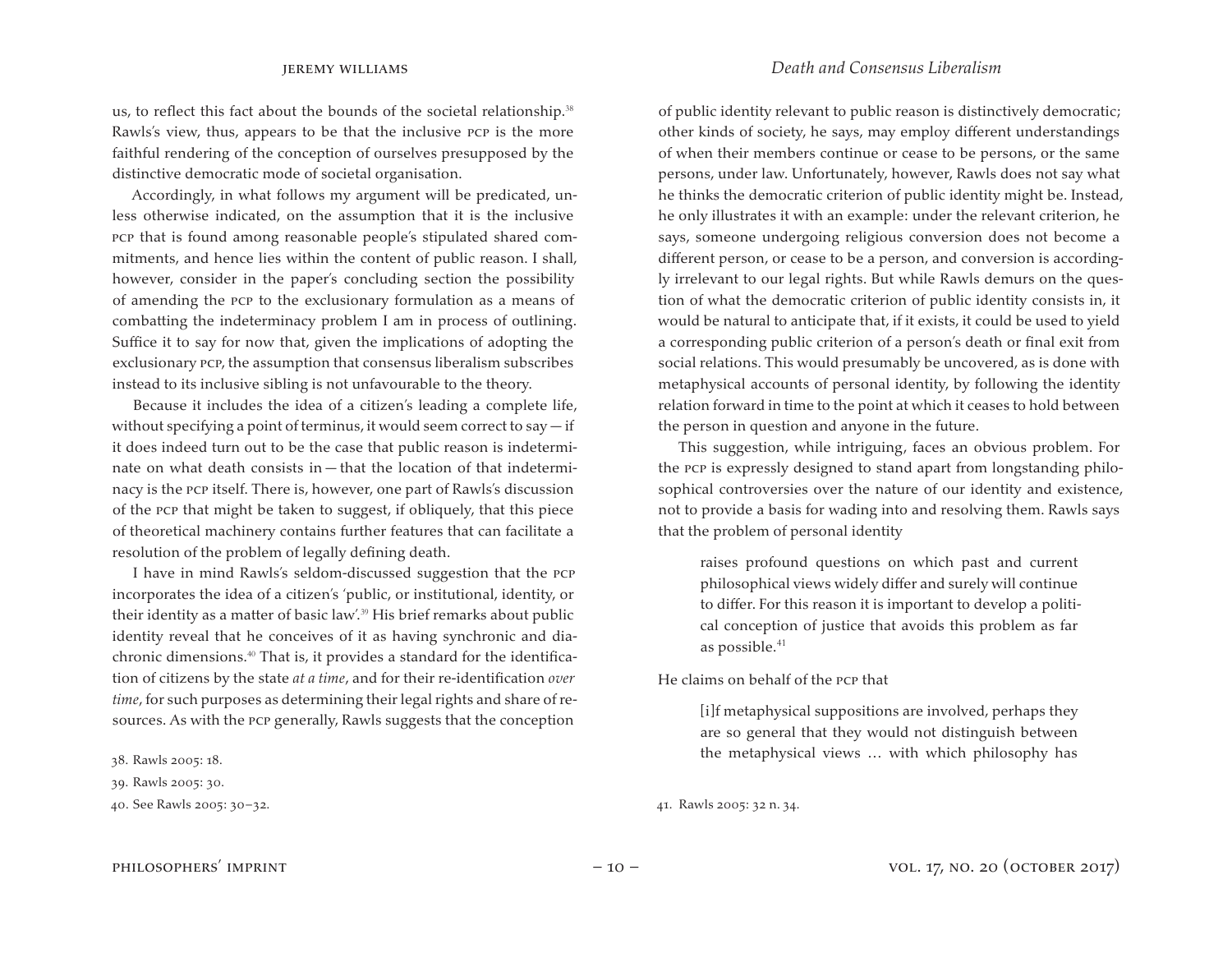traditionally been concerned. In that case they would not appear to be relevant  $\ldots$  one way or the other.<sup>42</sup>

And he implies that the idea of public identity in particular is general enough to be acceptable to citizens with a broad range of metaphysical commitments, saying 'all agree, I assume, that for purposes of public life, Saul of Tarsus and St. Paul the Apostle are the same person. Conversion is irrelevant to our public, or institutional, identity.'43 This would all be an extraordinarily misleading way of presenting the pcp, if the truth were that it came with determinate and contentious commitments regarding when a person should be taken by the state to have ceased to be.

It might be replied that in the foregoing quotations Rawls somewhat overstates the degree of metaphysical equidistance required in the specification of the pcp. What is needed is not, as Rawls seems to suggest, general acceptability to those who hold one of the competing views in the philosophical debate, but neutrality among those views that are *reasonable*. As I noted above, reasonableness, on the Rawlsian understanding, is a matter of acceptance of certain central holdings of the democratic tradition: as Rawls himself puts it, public reason 'does not trespass on citizens' comprehensive doctrines so long as those doctrines are consistent with a democratic polity.<sup>'44</sup> If, then, it could be confirmed that particular commitments regarding our identity, persistence conditions, and death are latent within the basic moral framework of such a society, then the fact that certain philosophical perspectives are incompatible with these commitments would be no obstacle to incorporating them into the pcp. The question, then, becomes one of whether there are indeed any such commitments identifiable within the tradition of democratic thought.

There is some initial cause for optimism here. For the democratic tradition, as glossed by Rawls, does indeed appear incompatible with

jeremy williams *Death and Consensus Liberalism*

at least some understandings of personal identity and their practical implications that individuals might conceivably hold. Suppose, for instance, that on one view whenever we fall asleep we cease to exist, and the individual who wakes up is a different person. Proponents of this view might take it to have a range of unusual implications — for instance, that it is wrong to hold a person, Y, morally responsible for what his physically and psychologically continuous predecessor, X, did the previous day, or that it is wrong to burden X for the sake of benefits to Y.<sup>45</sup> This seems a paradigmatically unreasonable position, insofar as it conflicts with the idea of personal responsibility, and of the pursuit and refinement of a conception of the good over a prolonged period of time, that Rawls identifies as part of the democratic view of what it means to be free.

It is not enough, however, for the pcp to provide guidance at the margins of the debate by ruling out certain idiosyncratic outlying views. If the pcp is to be the source of a solution to public reason's apparent indeterminacy on death, it must also provide grounds for choosing among the criteria on which the public and philosophical debates have centred, such as those described earlier in this paper. Yet, try as I might, I cannot see how it could do so. For to the extent that it is possible to discern an understanding of a person's public or institutional identity within democratic public culture at all, it is too loose or inchoate to do the necessary work. The best way to confirm this seems to be to attempt to evaluate the accounts of identity, existence, and death described in section 3 on the basis of their liberal or democratic credentials. If one does this one sees that, whatever one might make of their respective philosophical merits, there is none among them that it would be remotely plausible to impugn on the basis that they are insufficiently in keeping with a democratic polity. These views are, as I have suggested, objects of *reasonable* disagreement.<sup>46</sup>

- 45. For discussion of the ethical implications of a view of this sort, see Olson 2010.
- 46. Matthew Kramer, I anticipate, would object to this statement. In new work (Kramer 2017: ch. 3), he offers a critique of Rawlsian public reason that has, if I understand it aright, strong affinities with the incompleteness objection,

<sup>42.</sup> Rawls 2005: 29 n. 31.

<sup>43.</sup> Rawls 2005: 32 n. 34.

<sup>44.</sup> Rawls 2005: 490.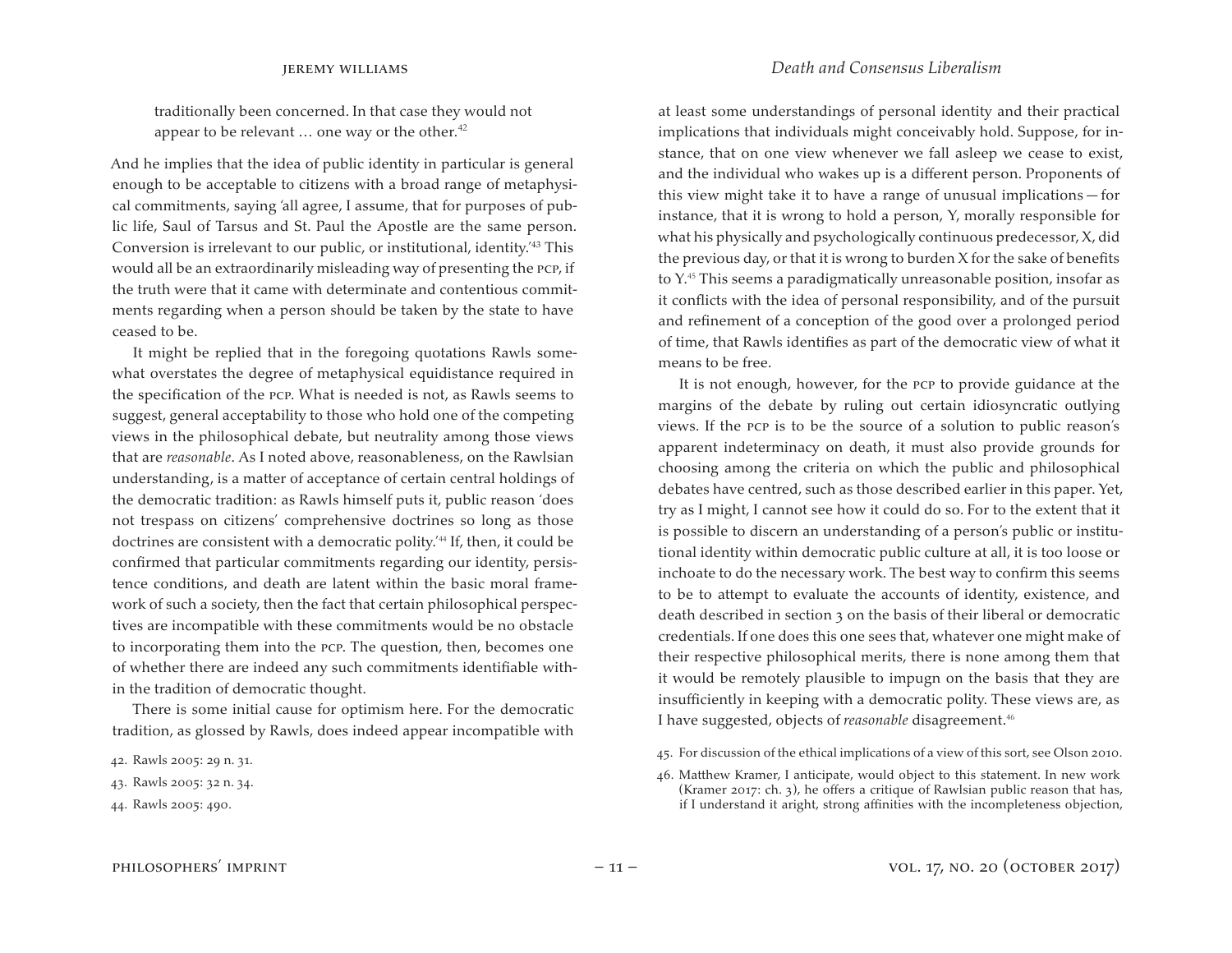It should not, then, be a surprise that Rawls failed to identify what the conception of citizens' institutional identity found in democratic public culture consists in: insofar as it exists, it is too coarse-grained to articulate with any precision. It is, then, too coarse-grained to settle the question of whether, for example, the loss of the capacity for consciousness, or self-consciousness, or psychological continuity, is compatible with a person's survival. Liberal democracy, as a system of ideas, is simply not, so to speak, *complete* or *comprehensive* in the required respect.

### **5. Death as a biological concept**

The PCP, I have argued, is of scant help in enabling public reasoners to reach a determinate conclusion about the definition of death. It may seem to some Rawlsians, however, that I have been looking for an answer to our question in the wrong place. Death, it might be said, it not something that happens only to persons, but to all life. It is therefore a *biological* concept. Thus, the appropriate way for a democracy governed by public reason to arrive at a legal criterion of death is for it to treat the question as a scientific rather than a philosophical one, to be

resolved in accordance with the evidence and conclusions put forward by the relevant experts.

If death is a scientific concept, it is a heavily disputed one. There exists no consensus, either among members of the public or the scientific community, over how our death is best defined in theory, or which criterion of death should be adopted in practice. This, however, poses a serious difficulty for the suggestion that the political problem of death should be resolved by appeal to science. For while it is indeed permissible under the rules of public reason to draw on scientific evidence and expertise, there are significant caveats.

Rawls addresses the place of science in public reason while setting out what he refers to as the 'guidelines of inquiry'.<sup>47</sup> The purpose of these guidelines is to further regulate the way in which citizens evaluate the applicability and implications of their abstract political values and principles in the concrete circumstances they face, and especially their use of empirical evidence and predictions in so doing. In essence, the guidelines of inquiry impose a general constraint, over and above consensus liberalism's headline requirement of non-reliance on reasonably rejectable comprehensive doctrines, on political appeals to arcane or specialist academic ideas that are opaque to, or contentious among, ordinary citizens. 'As far as possible', Rawls says when describing the guidelines, 'the knowledge and ways of reasoning that ground our affirming the principles of justice and their application to constitutional essentials and basic justice are to rest on plain truths now widely accepted, or available, to citizens generally.<sup>48</sup> Thus, citizens may not invoke 'elaborate economic theories of general equilibrium, say, when these are in dispute.<sup>'49</sup> And they may likewise appeal to the 'methods and conclusions of science' only when 'not controversial'.<sup>50</sup> Indeed, in a striking passage, Rawls suggests that the reasoning of

and which he articulates primarily with reference to abortion. Perhaps Kramer's central claim (for which see especially pp. 110, 115, and 144-46) is that, where the pcp fails to specify whether certain beings fall within its scope, we cannot say of those involved in the dispute over the moral or metaphysical status of those beings whether their perspectives are reasonable. We can pronounce on their reasonableness, he thinks, only when we have resolved the philosophical debate between them. For only then will we know whether the beings at issue are 'in fact moral persons' (Kramer 2017: 115), and hence which of the disputants envisage treating them consistently with the values of interpersonal freedom and equality. *Pace* Kramer, however, further moral and metaphysical argument of the ordinary kind cannot retroactively transform the content of the reasonable. For reasonableness is just what consensus liberalism stipulates it to be. The perspectives on death described in section 3 are properly accounted reasonable, I contend, in that they are compatible with all those commitments about persons and their relations that Rawlsian reasonable citizens, *qua* liberal democrats, are definitionally required to accept. Their disagreement is on a question which the pcp, as one element of those commitments, fails to settle.

<sup>47.</sup> Rawls 2005: 223–26.

<sup>48.</sup> Rawls 2005: 225.

<sup>49.</sup> Rawls 2005: 225.

<sup>50.</sup> Rawls 2005: 224.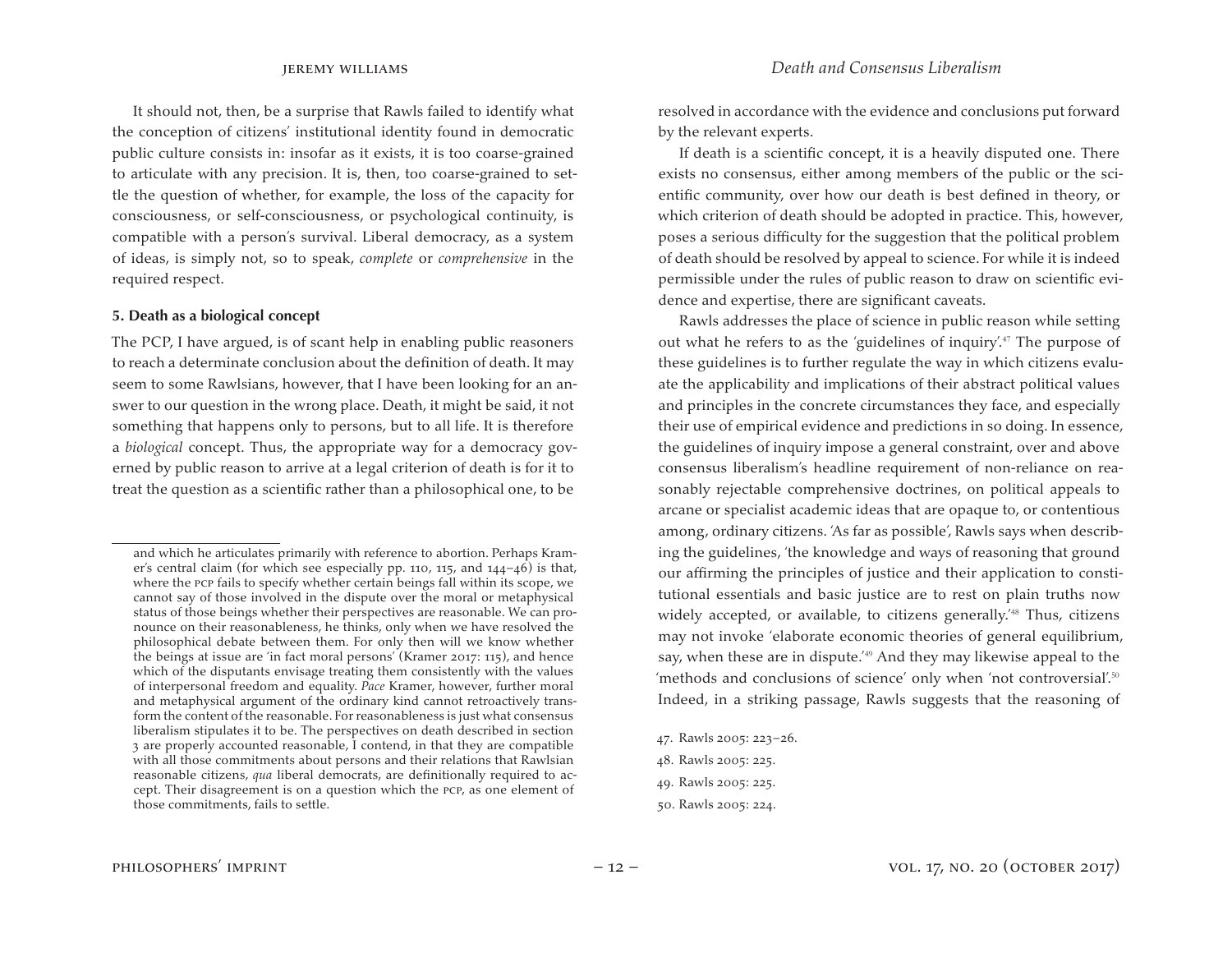scientific experts regarding the risk to the population from a nuclear accident is non-public in the same way as the reasoning of a religious group concerning some article of faith.<sup>51</sup> These restrictions rule out selecting a legal definition of death on the basis of scientific testimony, just as surely as they rule out doing so on the basis of clerical authority.

Rawls's suggestion that complex and controversial scientific advice cannot be relied upon in public justification is made repeatedly, and is thus not a mere slip. But it might be argued that it is not a well-considered aspect of his view, which consensus liberals can safely jettison. Catriona McKinnon, for example, has proposed to amend the ideal of public reason to permit appeal to controversial scientific evidence and conclusions, within limits of reasonable disagreement to be determined by the community of relevant experts itself.<sup>52</sup> Her particular concern is that, absent such modification, public reason would not be fit for purpose in formulating policy on climate change. The importance of evidence-based policy-making does not in itself, however, show that we should amend rather than abandon consensus liberalism. To decide *that*, we need to know whether admitting controversial scientific submissions into democratic deliberation can be reconciled with the moral values animating the theory, and hence whether doing so would be more than an ad hoc amendment. Insofar as the relevant values condemn the oppressiveness of coercing people on the basis of claims to deference in judgement by supposed authorities whom they reasonably do not recognise, it is not obvious why scientific authority should not be, as Rawls suggests, regarded as of a piece with ecclesiastical and philosophical authority from the point of view of public reason.<sup>53</sup>

51. Rawls 2005: 220.

52. See McKinnon 2012: 21–30.

53. Some public-reason theorists may embrace this conclusion. Gaus, for instance (who is admittedly not a consensus liberal), has argued (2011: 251–53) that justificatory reliance on expert testimony is permissible only if the coerced have sufficient grounds, at the bar of their own evaluative standards, to accept that those offering it are indeed experts.

The role of science within public reason is an ongoing problem, which deserves attention that I cannot give it here. Fortunately, however, doing so is not required. For even if the best interpretation of the ideal of public reason permits appeal to disputed scientific expertise, the question of when we die is not, I believe, one that science can resolve under its own steam without the addition of controversial metaphysical premises.

This follows most clearly if, as we accepted provisionally in section 3, for someone to die is for her to cease to exist. While science specifies various candidate criteria of death (cardiopulmonary, whole-brain, neocortical, and so on), and is able to identify clinical investigations to confirm whether they have been met and assess the reliability of those investigations, it cannot tell us which criterion marks our ceasing to exist. For it cannot tell us our essential kind or persistence conditions.

This, however, is not the end of the matter. For while the view that death equals our ceasing to exist — sometimes referred to as the *termination thesis* — is plausible and widely held, it is controversial. Critics of the thesis contend that there is a conceptual wedge to be driven between death and nonexistence. It has been argued, for instance, that we ought to accept that a being can be first alive, and then cease to exist, without dying. The amoeba that ceases to exist by dividing, or the embryo in the womb that ceases to exist by fusing with its sibling, are alleged examples. Conversely, some people also think that a thing that is now living could die and yet continue to exist. This is not only a commitment of religious believers in an afterlife. For on some views it is also true to say that an animal or person that dies, rather than ceasing to exist, continues to exist as a dead animal or person.<sup>54</sup> Insofar as there is indeed a conceptual divide between death and nonexistence, such that to specify the conditions of our ceasing to exist is not straightforwardly, or pari passu, to specify the conditions of our death, this fact might be taken to throw into doubt the relevance of personal identity theory for the medico-legal criterion of death. Indeed, David

<sup>54.</sup> This view is associated in particular with Fred Feldman. See, e.g., Feldman 2000.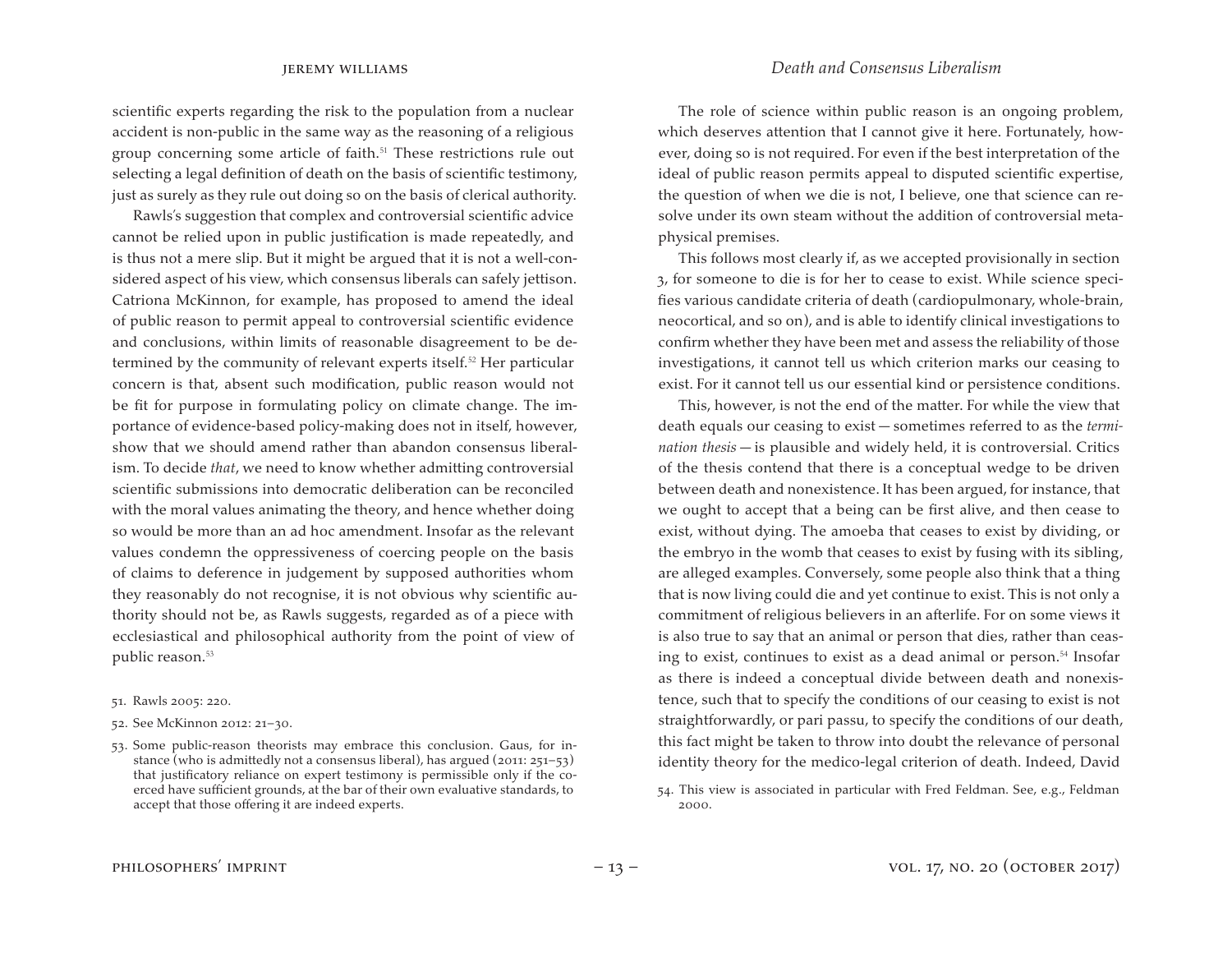Shoemaker has suggested that the existence of such a divide *refutes* the relevance of personal identity to this public policy question. He says that it would be 'bizarre' to say that the amoeba that divides thereby dies, and that it is at least an 'open question' whether one would have died if one 'magically popped out of existence'.<sup>55</sup> And he concludes on that basis that '[c]easing to exist doesn't entail dying, and unless that's the case it seems that what's relevant for the definition of death remains independent of considerations of personal identity.'<sup>56</sup> It would be tempting to suppose that Shoemaker's argument must be helpful to the consensus liberal cause. One might reason that if, as Shoemaker avers, determining the conditions of our death is not a task for personal identity theory, then it must instead be a task for biological science. And if *that* is right, one might then naturally conclude, it suffices to show that the justification of laws or public policies relating to death can remain freestanding of controversial metaphysics, as public reason requires. I believe, however, that to reason in this way would be a mistake.

For a start, the mere fact (if it is a fact) that death and ceasing to exist are not equivalent ideas is insufficient to justify the conclusion that the definition of death 'remains independent of considerations of personal identity'. For it is possible that personal identity theory has an indispensable role to play in identifying the conditions under which we die *even if* the termination thesis is false. To determine whether this is indeed so, we need to know not only that the concepts of death and ceasing to exist diverge, but precisely *how*. Shoemaker does not provide an account of the necessary and sufficient conditions for a thing to be properly regarded as having died. Yet suppose that, in deference to people's intuitions about amoebas and embryos, say, we propose that death be understood as ceasing to exist by means other than fission or fusion. This would be to reject the termination thesis while retaining the relevance of personal identity to the definition of death.

55. See Shoemaker 2010 at, respectively, 487 and 488. 56. Shoemaker 2010: 488.

To be sure, it resolves Shoemaker's 'open question' of whether magically popping out of existence equals death in favour of the view that it does; but this point is at least arguable.<sup>57</sup> I emphasise that it is not my aim to defend the foregoing understanding of the death/nonexistence distinction, or any other.<sup>58</sup> Instead, the relevant point, given our concerns, is that to take a stand on the termination thesis  $-$  or, more broadly, to provide an account of the relationship between life, death, existence, and nonexistence — is itself to engage in metaphysical argument. To claim that the conditions of our death are to be obtained from biological science, on the ground that the question is freestanding of personal identity, given the nonequivalence of dying and ceasing to exist, is to rely on a metaphysical thesis that some citizens will reasonably deny. To coerce the latter on those grounds, therefore, would still be a violation of the terms of public reason.

In short, the claim that the conditions for our death can be identified without appeal to personal identity is not to be confused with the claim that this can be done without appeal to metaphysics. Indeed, to underscore the inescapability of metaphysics in this area, suppose that one were to publicly affirm (contrary, as I have argued, to the limits

- 57. It has been said in support of the termination thesis that, if someone ceases to exist, she must no longer be alive, from which it follows that she must have died. See, e.g., Luper 2016. Shoemaker (2010: 488) questions this, suggesting that it is plausible to think, of a person who magically ceases to exist, that she is now neither alive nor dead. Yet suppose we focus on the concept of *survival*  rather than that of being alive. If someone ceases to exist, she fails to survive; but to say that someone did not survive seems equivalent to saying that she died.
- 58. For an account of what it means for something (whether a person or any other living thing) to die that is in some respects similar to — though considerably more nuanced than — the proposal mooted in the text, see Gilmore 2012. Gilmore argues that to die is to lose the capacity to live without undergoing certain kinds of fission, fusion, or metamorphosis. If I understand him aright, he thinks that his account does not rule out a continued role for personal identity theory in specifying the conditions of death for a person, since the candidate theories can vie for the status of the best explanation of what it means for someone to have the capacity to live. And even if I have misinterpreted him on that point, this is clearly a view that someone could reasonably hold.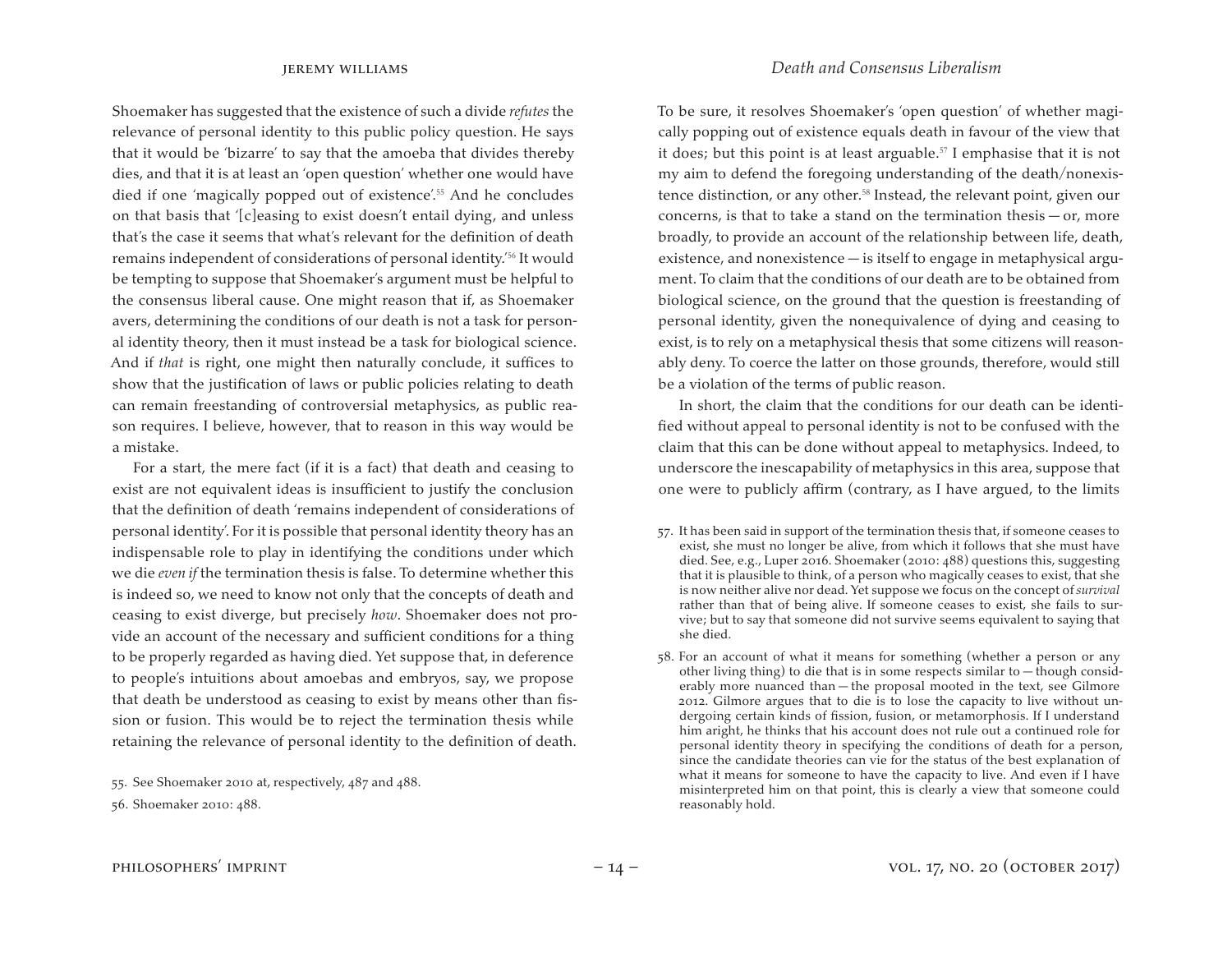jeremy williams *Death and Consensus Liberalism*

of public reason) that it is not as minds, or psychological continuants, but as organisms that we die, and that death is not to be understood as the failure of preservation of numerical identity, but rather as the cessation of the somatic functionings required for an organism to be alive.<sup>59</sup> Even given these hefty assumptions, science cannot provide us with a definition of death unaided. For the question of what level and kinds of somatic functionings are required in an organism if one is to say that it is living is itself metaphysical: it remains outstanding even when one knows all the facts about the processes taking place within its body.<sup>60</sup> Just as science does not, for instance, independently settle the question of whether a fissioning amoeba dies or undergoes deathless annihilation, so it does not settle the question of whether or how far a living human organism is to be defined with reference to continued neurological functioning.

I conclude, then, that public reasoners cannot rely on science to explain how our death is to be conceived, or which criterion of death ought to be adopted in medical practice and policy. Scientists clearly have views about these matters. But they are not acting only in their capacity as scientists when they expound them.

### **6. Patient interests**

Rawlsian deliberators, we have seen, cannot reason their way to a legal criterion of death either by consulting their shared democratic conception of the person, or by referring the matter to biological science. A third alternative, however, may seem more promising. A political community's concerns, a consensus liberal might next emphasise, do not lie in the conceptual analysis of death for its own sake. Rather, as citizens and lawmakers, our interest in death is practical: we need to determine under what conditions the law should allow us to *treat* a person as having died. And what is centrally relevant to this

- 59. Or, as Gilmore would have it (see the previous note), for it to have the capacity to live.
- 60. This was recognised, for instance, by the President's Council on Bioethics  $(2008:49)$ .

moral question, the Rawlsian might add, is not whether the patients whom we propose to treat as dead are *truly* so, but rather whether we would thereby cause them *harm*. Accordingly, this new proposal goes, we should reframe the debate over death as a question of what is required by respect for the interests or wellbeing of patients whose metaphysical status is in dispute. Call this 'the moralised approach' to reasoning about death. In adopting it, it may seem that we would shift the focus from a philosophical problem that public reason has no authority to consider, onto matters of justice that fall squarely within its competence.

The moralised approach is a familiar perspective in the bioethical debate on death.<sup>61</sup> Some advocate it in part because they think that, until the heart and lungs stop working, and the body begins to disintegrate, there is no fact of the matter about whether a person has died. All of its proponents emphasise that even if someone is alive, it does not follow that they have a stake in their life being continued, or that their wellbeing can be affected by anything we might do to them. $62$ The latter point is generally illustrated with reference to organ donation. Current social attitudes and medico-legal practice both endorse the so-called 'dead donor rule', whereby vital organs may be removed from a patient only once dead. And it is standardly assumed that, to determine whether the dead donor rule is satisfied, what matters is whether someone is *truly* dead. For proponents of the moralised approach, however, this is a mistake. Instead, as James Rachels puts it, the relevant question is: 'At what point does the donor no longer have

- 61. See, e.g., Rachels 1986: 42–43 or Veatch 1993.
- 62. The moralised approach also derives support from Derek Parfit's famous thesis (in Parfit 1987: chs. 12 and 13) that personal identity, or the truth about our survival, is not 'what matters' for the purpose of determining when it would be rational to show prudential concern about what will happen in the future. I do not discuss the Parfitian idea of 'what matters' in the text. I take it for granted that, if public reason must maintain neutrality on personal identity, and if (as I go on to argue in this section) it also cannot resolve the question of when life ceases to be worth living, then it cannot speak to the question of the conditions under which prudential or first-personal concern about the future is justified either.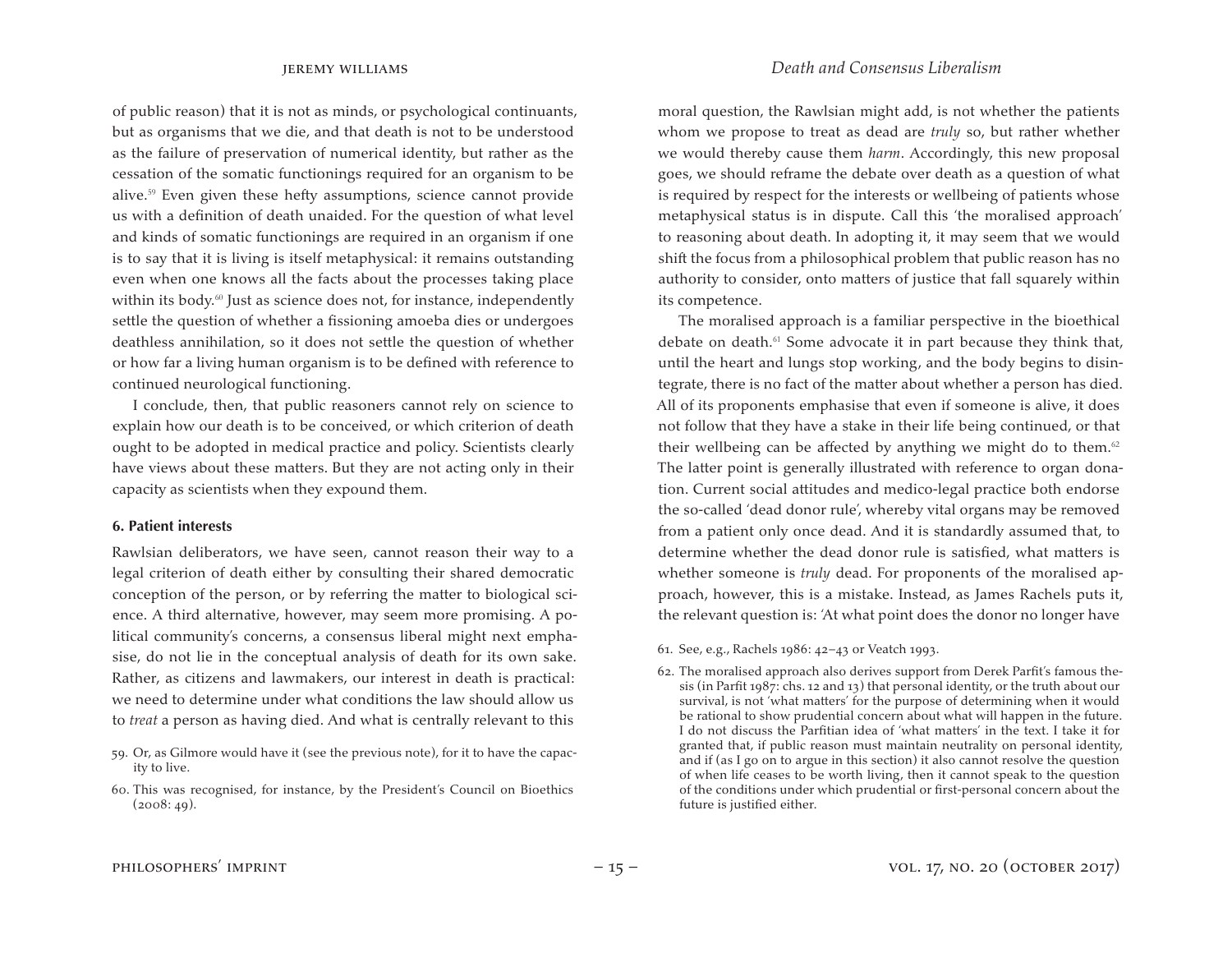any use for the organs?'<sup>63</sup> Parallel questions are to be asked with respect to other death-related conduct, such as disconnection from life support, redistribution of the person's estate, and so on.

Most proponents of the moralised approach appear to believe the law should continue to identify a criterion of death, and withhold legal permission to engage in activities such as burial and organ removal until after it is satisfied. Their suggestion is that our judgements about when these activities are ethically acceptable should determine the criterion of death, rather than the other way around. It is, however, worth highlighting the possibility that, if citizens were to engage in moral reasoning about the permissibility of these acts on a case-bycase basis, they could be drawn to a more radical conclusion: that death ought to be effectively abolished as a legal concept. For there is no guarantee that citizens' reasoning would lead them to think that there must be a single point in the decline of the functioning of a human brain and body to which all hitherto death-related activities need be tied.<sup>64</sup> Thus, deliberators might regard the search for a legal criterion of death to have been entirely superseded by a series of discrete questions about when, given the requirements of respect for patients' interests, organ retrieval and so on are to take place. For convenience, in what follows I will continue to speak as though the political question for which public reason requires an answer is: 'When should the law say that a person is to be pronounced dead?' Readers can, however, mentally add the caveat that the relevant question could instead be rendered as something like: 'When should the law allow us to carry out the set of activities which current conventions link to the occurrence of death?' The assessment I will give of public reason's ability to answer the former question also applies, mutatis mutandis, to its ability to answer the latter.

The view that the law on determining death should be formulated on the basis of patient interests has been criticised by those who

64. For an argument to that effect, see Halevy and Brody 1993.

believe that the metaphysics of death has at least some moral significance in its own right.<sup>65</sup> For present purposes, this debate is irrelevant: what matters is whether the moralised approach is open to Rawlsian deliberators, and would enable them to reach determinate policy conclusions. For two key reasons, the answer is 'no'.

The first reason is that, peculiarly enough, owing to certain complexities in the structure and content of public reason, the moralised approach does not enable citizens to successfully bypass the prohibited question of the metaphysics of death as intended. The explanation for this lies in the fact that, as I have argued in greater detail elsewhere, the moral considerations that count as eligible grounds in Rawlsian public reason for the imposition of a law pertain exclusively to the moral status, entitlements, and interests of *persons*, as defined under the pcp. <sup>66</sup> This creates a problem in the present context, because the question of whether the beings whose interests are centrally at issue when we are trying to decide whether some death-related activity is to be legally permitted ought still to be accounted political persons turns on their personal identity.

These claims require some unpacking. Consider first the claim that, when engaging in public reason, the moral considerations that may be factored into the justification of the use of state power relate only to what is due to political persons. This follows from the requirement that public justifications rest only on political values that reasonable citizens share. As we have seen, the values which reasonable citizens share are limited to freedom, equality, fair cooperation, and public justification (plus, we might add, their various necessary entailments). All of these values, however, on their Rawlsian characterisations, concern *interpersonal* rights and relations. That is, they identify, according to Rawls, forms of treatment that are appropriate to individuals in virtue of their possession (at least during the appropriate periods of

<sup>63.</sup> Rachels 1986: 42.

<sup>65.</sup> See, e.g., DeGrazia 2005: 139–42. For a nuanced perspective, see McMahan 2002: 443–50.

<sup>66.</sup> See Williams 2015, especially at  $30-33$ .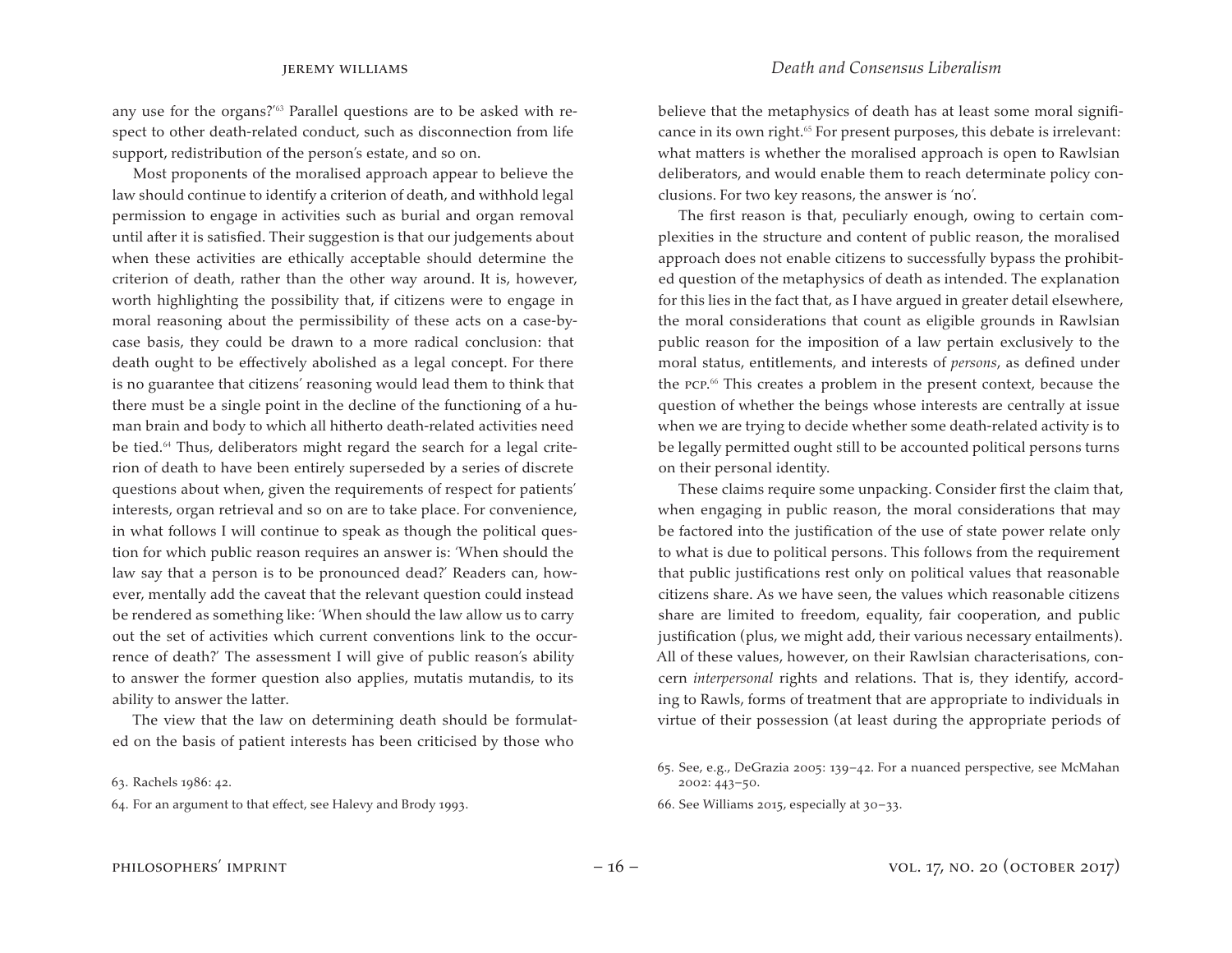normal development) of the cognitive capacities required for citizenship.<sup>67</sup> That the shared moral horizons of the reasonable are limited in this way is a consequence of 'reasonableness' having been defined in terms of acceptance of the basic holdings of the democratic tradition. For democracy is (as Rawls himself construes it) simply an approach to conducting the political relationship — that is, the relationship of persons within the basic structure, whereby they exercise power over one another.<sup>68</sup> It does not, then, involve any characteristic stance on our ethical obligations to the planet, or to living beings in general — not even to human beings in general. Thus, to offer a moral justification for political action that is acceptable to all reasonable citizens is to defend that action in wholly person-affecting terms.

Now consider the claim that, for public reasoners to determine whether the individuals whose interests are primarily at stake in the choice of a criterion of death should be understood as persons, they must invoke considerations of personal identity. As we saw in section 4, according to the (inclusive) PCP, a person is not necessarily someone who *now* has the cognitive powers needed for citizenship, but someone who has them over the course of a complete life. Of course, none of the moral patients who might be declared dead under the reasonable conceptions of death canvassed in this paper still possess such powers. This means, however, that to assert that they are persons, whose interests count in public reason, one must identify them as late stages of individuals who earlier possessed those powers — that is, as numerically identical with such earlier individuals (as opposed to, say, beings that previously existed in association with persons and outlasted them, or beings that came into existence only when those persons died). If this is correct, then the moralised approach does not offer an alternative, for Rawlsian citizens, to reasoning about death in metaphysical terms. For to isolate the pool of interests that, from the

shared public perspective, are relevant to political decision-making, they must settle the question of personal identity *first*.

Suppose, however, that one rejects my claim that political personhood is a necessary condition for a being's interests to be eligible to be tallied into the public justification of a political decision. Suppose, rather, that one takes the view that a being's interest in continued biological life would, whether they are a person or not, be recognised as a legitimate basis for imposing a law, at the bar of reasonable citizens' shared political values. There is still a second problem. Under the moralised approach, Rawlsian deliberators need to come to a judgement about whether further life would indeed be in patients' interests — a judgement, that is, about whether the future still holds any good in prospect for them. Yet, to distinguish between understandings of the conditions under which life remains worthwhile, or to affirm any one of them as the rationale for choosing between legal criteria of death, would be a paradigmatic violation of neutrality between reasonable conceptions of the good. So the moralised approach merely directs decision-makers to swap one prohibited philosophical controversy for another.

To elaborate: bioethicists who defend the moralised approach typically contend that the point at which life ceases to hold prudential value, and death-related activities may safely be carried out, is the point at which the capacity for consciousness is lost. But while the view that life without the possibility of interaction with the world is of no further benefit is clearly reasonable and widely shared, so too is its denial: many reasonable people believe, on religious or non-religious grounds, that life in a non-conscious state, though sadly diminished, remains a precious gift until one breathes one's last. Moreover, reasonable disagreement over what makes human life worth continuing is not confined to the question whether life beyond consciousness remains a good: it also ranges over the issue of whether and under what conditions life may cease to be a benefit for *conscious* beings. Many individuals, for instance, have come to the conclusion, when contemplating a future in a severely demented condition, that there

<sup>67.</sup> For the claim that these values apply to persons due to their possession of these capacities, see Rawls 2005 at, e.g., 29–35, 79, 16, and 213.

<sup>68.</sup> See Rawls 2005 at, e.g., 216–17.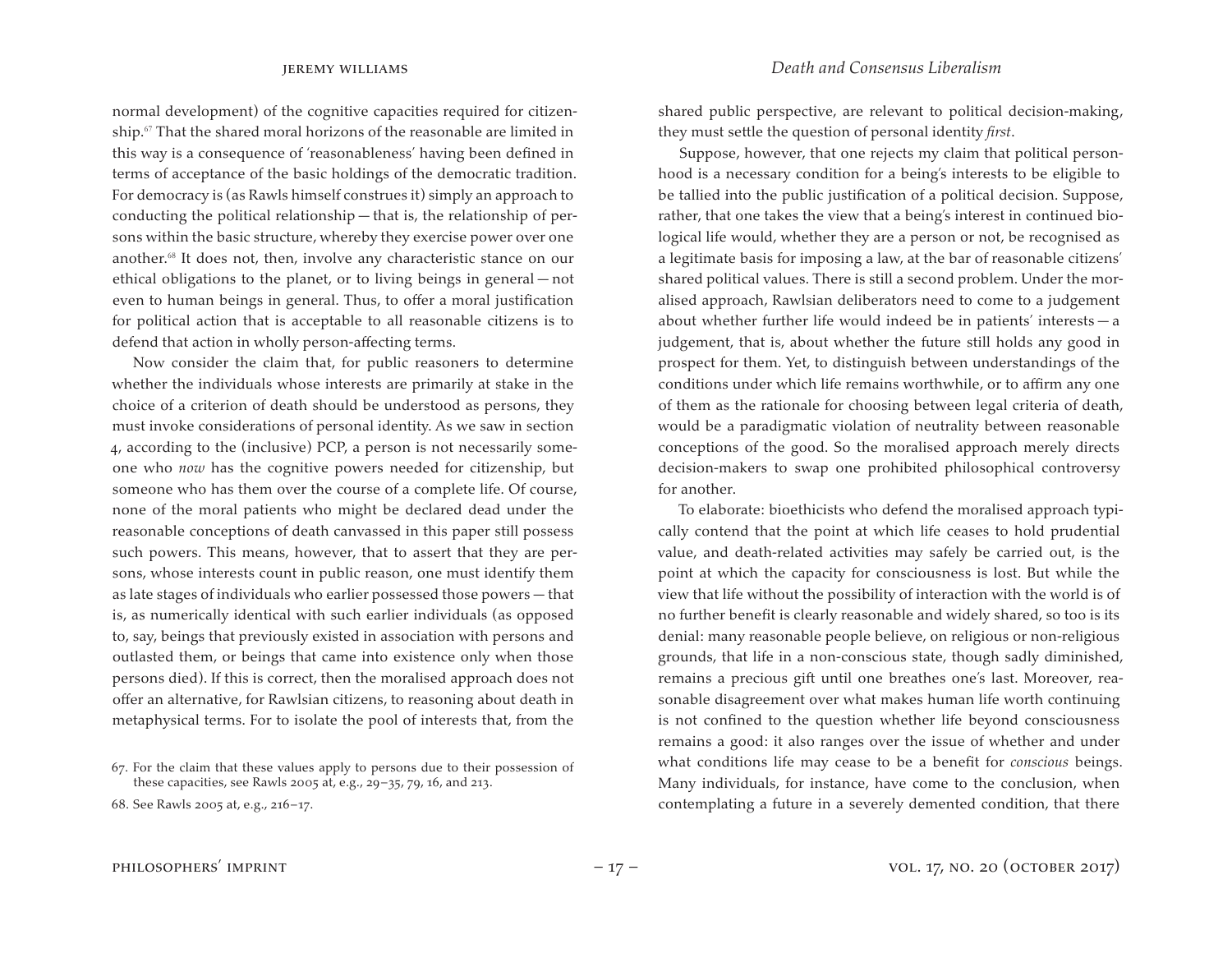would be no point in going on after the unravelling of the faculties of rationality and self-awareness that make them (in the Lockean rather than Rawlsian sense) persons. Some think, indeed, that it would be intrinsically demeaning to go on in this way. And some may take these claims to be true not only of themselves, but of everyone. That these perspectives on the good are reasonable can once again be confirmed from the fact that none violates the basic political commitments which define the constituency of public justification. To abandon neutrality with respect to them, then, would be to transgress the limits of public reason. Yet this is precisely what the moralised approach requires.

This latest impediment to determinacy arises, note, because of what is unavoidably involved in our making judgements about the limits of the interest in continued life. Public reason requires that citizens appeal only to those aspects of the good that any of their reasonable peers can recognise as such, and that they abstain, conversely, from affirming any position that is prejudicial to the latter's complete understandings of the features or determinants of a life worth living. It is impossible, however, to advance a perspective on whether and to what extent the life of an individual retains prudential value while upholding that kind of neutrality. For to pronounce on that question is necessarily to engage in an accounting of the sources and varieties of goodness that will be available or foreclosed to the patient if her life is indeed extended. It is, then, necessarily to take a stand on whether the things which rival conceptions of the good variously identify as contributors to a worthwhile existence are indeed so.

The latter point bears emphasising, because it helps to show that the way is barred to what might otherwise seem a natural Rawlsian response to the problem currently at hand.<sup>69</sup> This response begins by acknowledging the existence of reasonable disagreement over the conditions under which extending biological life can constitute a benefit. But instead of concluding that Rawlsian deliberators are accordingly

### jeremy williams *Death and Consensus Liberalism*

powerless to specify those conditions, it instead proposes that, from the perspective of public reason, the point at which it is appropriate, ceteris paribus, to treat a human being as dead is the point at which it becomes possible for reasonable people to diverge on the question of whether further life is capable of serving that being's interests. To identify when this stage is reached, we must consult the beliefs that reasonable people are stipulated to share on the subject of the good. And in essence, the relevant beliefs are that persons have three basic or 'higher-order' interests: one interest in developing and exercising each of their two moral powers to the degrees required by liberal citizenship, and a third in rationally pursuing their determinate conceptions of the good.<sup>70</sup> These beliefs imply that, for at least as long as the possibility of realising these interests exists, our futures hold the possibility of further good. But, the anticipated Rawlsian response now suggests, once an individual's capacities for moral and rational agency have been irreversibly lost, the higher-order interests are no longer engaged by the decision whether to extend her life, and reasonableness therefore does not require citizens to accept that doing so would be worthwhile. Thus, the point at which life can no longer be publicly acknowledged as prudentially valuable is the point at which one no longer possesses the native endowments required for satisfaction of the higher-order interests. Insofar as this understanding of the benefits of existence is derived from the content of the reasonable, the response concludes, we can appropriately think of it as a *political conception of a worthwhile life*.

Although this understanding of the scope of the interest in continued life is clothed in Rawlsian language, I believe that it does not respect the limits of public reason. Before arguing for this claim, however, it is worth noting that the attractions of the envisaged solution to public reason's indeterminacy problem are likely to evaporate for most Rawlsians once we clarify what more precisely it implies. For it commits us not merely to the view that the irretrievably comatose

<sup>69.</sup> I am indebted to an anonymous reviewer who suggested this response, along with its idea of a 'political conception of a worthwhile existence', to which I turn momentarily.

<sup>70.</sup> See Rawls 2005 at, e.g., 74.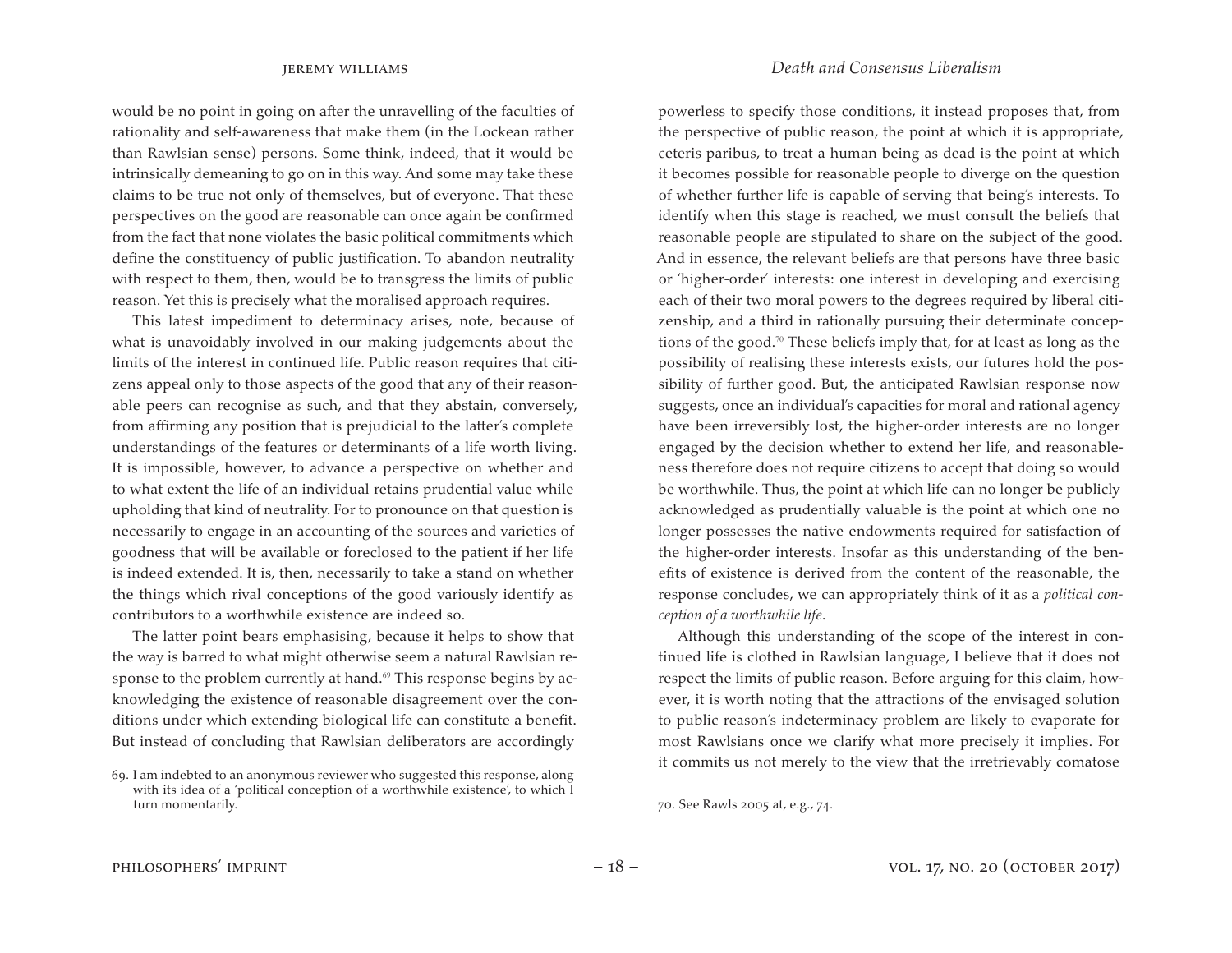have no publicly recognisable interest in continuing to live, but also to the view that those who remain conscious (or indeed self-conscious), though in a state of dementia or cognitive impairment sufficiently severe to preclude active citizenship and rational project pursuit, can likewise be subsumed into the category of the dead (at least other things being equal). Yet, while it would be reasonable, in the specialist Rawlsian sense, for one to think that this is so, it is difficult to overstate just how radical — as well as, for all but a few, how deeply unpalatable — this conclusion is. And accordingly, if this conclusion is indeed one that citizens must acquiesce in when adopting the perspective of public reason, then while consensus liberalism will have evaded the incompleteness objection, it will instead be significantly damaged by the fact of its conspicuous breach with prevailing considered moral judgements.

To be sure, a defender of the proposal under examination may want to insist that judgements that conflict with the determinations of public reason — whether reached by the citizens of a consensus liberal polity or by political philosophers — are simply to be disregarded. But this will not do. It is true, of course, that citizens who prove willing to use their political power to resist the policy positions yielded by public reason thereby render themselves unreasonable. But insofar as consensus liberalism seeks to explain how a liberal constitutional regime can achieve 'stability for the right reasons' — stability, that is, based on willing endorsement of the primacy of public reason, as opposed to a mere balance of political forces — it cannot remain indifferent to whether otherwise reasonable citizens find, in significant number, that the implications of public reason, when teased out, are intolerable enough for them to have cause to abandon their duties of civility. On the contrary, as Rawls himself writes, consensus liberalism must 'hope' that the answers to political questions reached by public reason turn out to be within the 'leeway' that reasonable citizens' convictions allow them to accept, 'even if reluctantly'.<sup>71</sup> Moreover, even consensus

liberals who would sever their theory's connections with the notion of stability for the right reasons must be sensitive to whether *you and I, here and now*, as Rawls would put it, find that the practical implications of public reason fall foul of our considered judgements in reflective equilibrium.<sup>72</sup> For if consensus liberalism fails this philosophical test, there is no higher court of appeal, as it were, at which it can be vindicated.

In any event, I also believe, to reiterate, that what was earlier referred to as the political conception of a worthwhile life cannot be put forward within the strictures of public reason. Indeed, the phrase 'political conception of a worthwhile life' is, it seems to me, a contradiction in terms. The fundamental problem with the proposal that public reasoners take up this conception is, I submit, as follows. To say that, as far as the public point of view is concerned, there are no grounds for prolonging life after the loss of the moral powers is to say, by implication, that, from that same point of view, hedonic pleasure, for example, or the satisfaction of whatever preferences individuals without moral and rational agency may still be capable of forming, are not intrinsic contributors to a worthwhile existence — contributors, that is, independently of the fact of having been chosen by a person as an end. It is therefore to say, by further implication, that citizens who follow reasonable conceptions of the good that do regard pleasure, or preference satisfaction (or what have you) as intrinsic goods, and direct that they be promoted accordingly (within the limits of justice), are wasting their time. These claims will seem implausible to many of us. But more pertinently, there would be nothing meaningful left of neutrality over the good if consensus liberalism were to permit them to be made.

<sup>71.</sup> Rawls 2005: 246.

 $72$ . This second consideration remains relevant, then, to, e.g., Jonathan Quong. For while Quong defends an 'internal conception' of consensus liberalism, whereby political arrangements need be acceptable only to a hypothetical constituency of reasonable citizens whose commitment to upholding the outcomes of public reasoning never wavers, he nonetheless accepts, if I understand him correctly, that consensus liberalism must be justified *to us*, from the perspective of the philosopher, in reflective equilibrium. See Quong 2011: chs. 5–6 (on the internal conception), and 155–56 (on the role of reflective equilibrium in justifying consensus liberalism).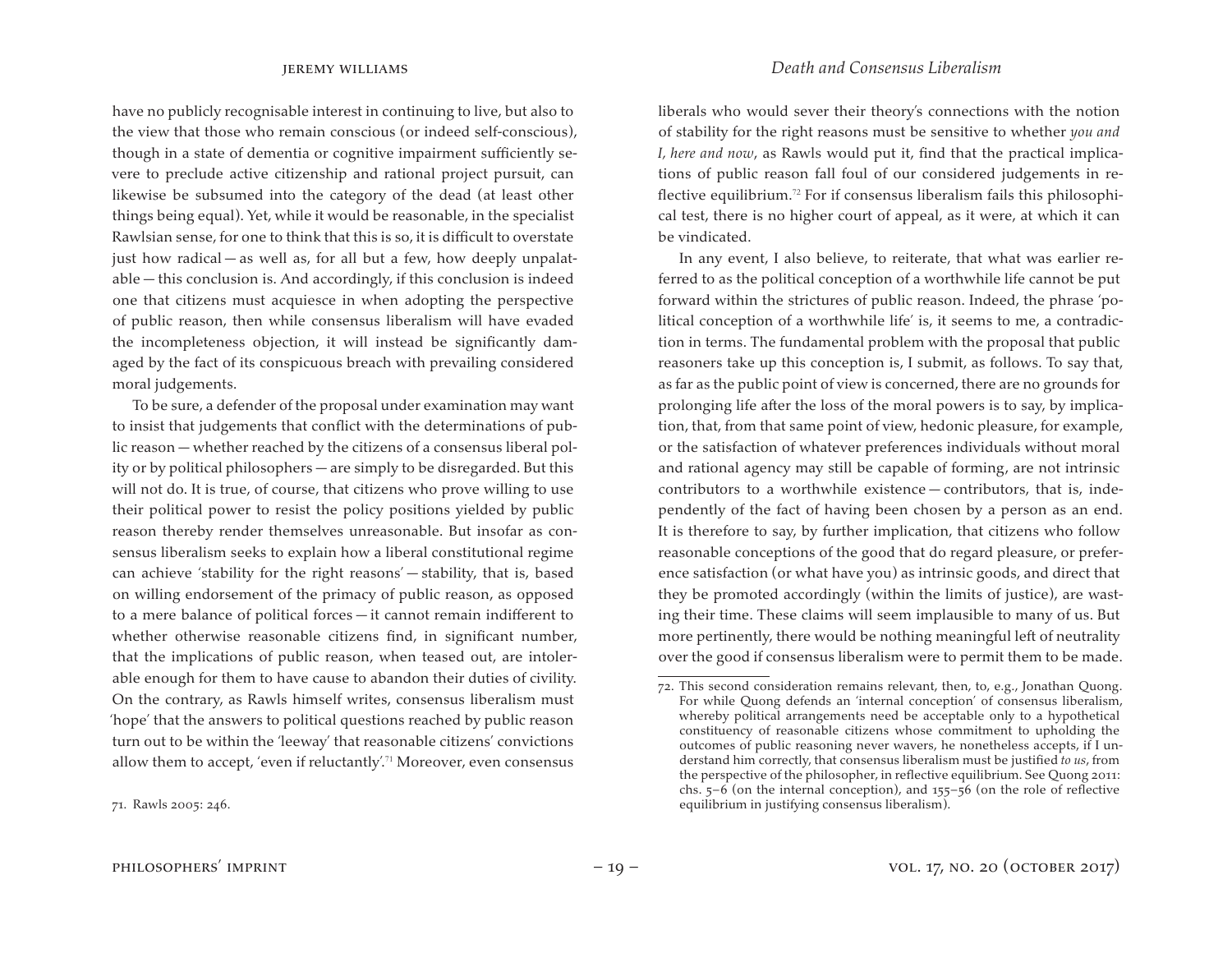Indeed, it is precisely on these grounds, I take it, that Rawls specifically cautions us that public reason must abjure evaluations of people's overall quality of life or level of wellbeing.<sup>73</sup> He argues that, for political purposes, assessments of how well-off people are (or would or will be) should be conducted instead in terms of their shares of primary social goods — despite the fact that 'primary goods are clearly not anyone's idea of the basic values of human life and must not be so understood'.<sup>74</sup> Rawls seems not to have anticipated, then, that, for resolving certain political questions, quality-of-life assessments may be indispensable, and the metric of primary goods not an acceptable substitute. In what is, as far as I can tell, his sole explicit reference to the interest in continued life, and its relevance to political decision-making, Rawls says only that 'any workable political conception of justice that is to serve as a public basis of justification … must count human life … as in general good'.<sup>75</sup> The words 'in general' here mask public reason's difficulties (as, for that matter, does the word 'human').

I conclude, then, that the moralised approach is a dead end for public reason. I have argued that the political values shared by Rawlsian citizens enjoin respect only for the interests of political persons, and that public reason is therefore hamstrung by its inability to confirm, without recourse to metaphysics, whether human beings at the end of life, whose cognitive endowments have decayed, remain persons in the relevant sense. If I am wrong about that, however, and a being's interests are to be factored into the public justification of political arrangements irrespective of whether they belong to persons, public reason will still be unable to identify a point at which a patient's interest in further life runs out without violating neutrality over the good. (Finally, if I am wrong about *that too*, and what public reason instead requires is that citizens acquiesce in the conclusion that there are no grounds for extending life once the three publicly recognised

higher-order interests of persons are no longer engaged, then we have also seen that consensus liberalism will still not be saved, but rather exposed to new objections which seem at least as grave as the original incompleteness objection.)

There is a certain irony to these findings. Ethics has recently witnessed considerable movement towards the view that the metaphysical truth about our identity and survival is of much less practical significance, prudentially and morally, than has conventionally been assumed.<sup>76</sup> It appears, however, that consensus liberalism, under which public justification must be, in Rawls's famous slogan, 'political, not metaphysical', cannot derive the expected benefit from these developments.

### **7. Third-party interests**

I have now argued that public reasoners cannot decide between reasonable criteria for determining when a person has died by (a) metaphysical reasoning; (b) reasoning about the implications of their shared conception of the person; (c) consulting the resources of biological science; or (d) reasoning about the way in which the relevant policy options would impact upon patients' interests. Since these options seem to exhaust the viable possibilities, I submit that we are justified in concluding at this point that public reason does indeed have an indeterminacy problem with respect to the political question of death.<sup>77</sup>

- 76. A powerful recent articulation of that position appears in the work of David Shoemaker. See, e.g., Shoemaker 2016.
- 77. If an earlier argument of mine was correct, this conclusion contrasts interestingly with the way public reason handles the primary moral problem arising at the *beginning* of life: abortion. While public reason is unable to specify, I have here maintained, whether a range of patients with eroded psychological, neurological, and physiological functioning remain living persons under the pcp or have (publicly recognisable) interests that tell against treating them as dead, we can be certain — or so I have contended elsewhere — that fetuses are *not* political persons at any stage of pregnancy, and hence are at no point eligible for the protection that that status confers. For even under the inclusive pcp, the political relation between persons within the basic structure is taken to extend only between birth and death. By that token, while public reason

<sup>73.</sup> See Rawls 2005: 188.

<sup>74.</sup> Rawls 2005: 188.

<sup>75.</sup> Rawls 2005: 177.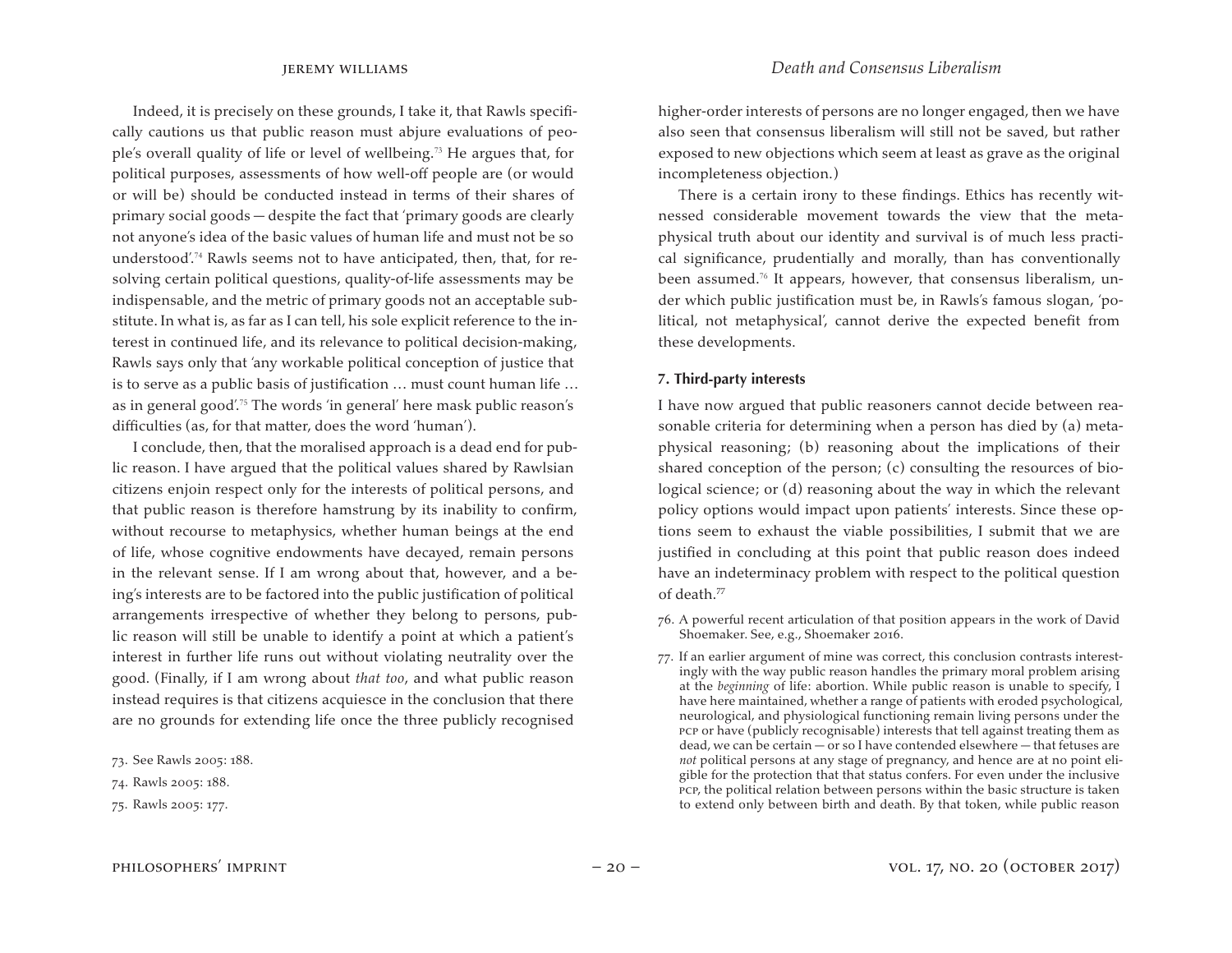This verdict comes with a caveat. In asking what conclusions Rawlsian deliberators would be warranted in drawing about death, I have implicitly assumed that, to make a decision, they require access to reasons pertaining to the intrinsic properties of the patients who stand to be pronounced dead under the various criteria at issue. Someone might think, however, that even if reasons of the latter sort are unavailable, citizens may nonetheless be able to make headway by reasoning instead about the effects that implementing the candidate criteria may have on the publicly relevant interests of third parties, or society at large. I accept that appeal to third-party-focused reasons might *in some societal contexts* enable public reasoners at least to narrow the field of public policy options — conceivably even to the point of resolving the policy question altogether. Yet, it would be a mistake to think that the availability of these reasons adequately alleviates the indeterminacy problem that I have developed thus far.

 Matthew Kramer has newly disputed my earlier position. While he is likewise a critic of public reason's management of the abortion controversy, he believes that 'the Rawlsian conception of persons does not *in abstracto* entail or exclude the personhood of foetuses' (2017: 152–55). This view requires that Kramer discount various statements by Rawls to contrary effect — as when, e.g., Rawls claims (2005: 41) that, before entering society by birth, 'we have no prior identity'. Yet while I think Kramer's understanding of the pcp does not square with the Rawlsian account, I cannot make that case here. Notice, however, that even if his interpretation of the pcp were right, it would not follow, as he contends, that resolving the problem of abortion via public reasoning is 'impossible' (Kramer 2017: 92). Kramer assumes too readily, in particular, that appeals to women's prerogatives to prioritise themselves over their fetuses (irrespective of the latter's moral status) can justify abortion under only rare circumstances, when it seems at least reasonable for a citizen to argue that, given the burdens of pregnancy and childbirth, such appeals justify abortion frequently, or indeed always. Nor does Kramer anticipate that, where public reasoning runs out, consensus liberalism might call for a procedural resolution to the problem at hand. And *that* means, I believe, that like others he misses the ultimate practical and moral significance of indeterminacy in public reason, as I develop it below.

Any attempt by citizens to reason their way to conclusions about when patients should be declared dead on grounds of considerations of the foregoing sort would, I take it, have to proceed in a particular way. One would have to say that, while public reason cannot offer any answer to the question of whether those patients are living persons who retain lives of value, the interests of third parties are sufficient to carry the day no matter what the answer might be assumed arguendo to be. To be sure, it seems that nobody could reasonably argue, in that vein, that whether or not a patient, P, is assumed to be a person with a life worth living at time t1, we should nonetheless go ahead and treat him as dead at t1, as a means of securing the benefits that would thereby accrue to, say, people on organ waiting lists. For so to argue would express a readiness to engage in the instrumentalisation of persons that is incompatible with the special priority of basic rights over the general welfare — a priority which, according to Rawls, any sufficiently liberal understanding of justice will endorse.<sup>78</sup> It does, however, seem possible for citizens to argue that, even if P really were dead and beyond harm at t1, he still ought not to be declared so, on grounds that adopting the relevant criterion of death would cause too much third-party harm. Citizens might be able to make a compelling case, for instance, that given prevailing social attitudes, pronouncing patients dead at that stage would attract too much public hostility, or unduly damage trust in doctors or state officials.

It seems to me that it would be implausible to try to defend consensus liberalism's handling of the problem of death on grounds that, although it prevents citizens from asking morally pertinent questions about patients themselves, it at least allows them to whittle down their policy options with reference to their third-party effects. For it would be far more natural to conclude that, if public reason forces this degree of reliance on third-party interests, its rules are unduly burdensome. Irrespective of its surface plausibility, however, reasons pertaining to third-party effects are too contingent on variable social circumstances

fails to deliver a verdict regarding when we are to be considered dead, its verdict regarding abortion seems both determinate and radically permissive (indeed disturbingly so, as most would think). See Williams 2015.

<sup>78.</sup> See Rawls 2005 at, e.g., 450.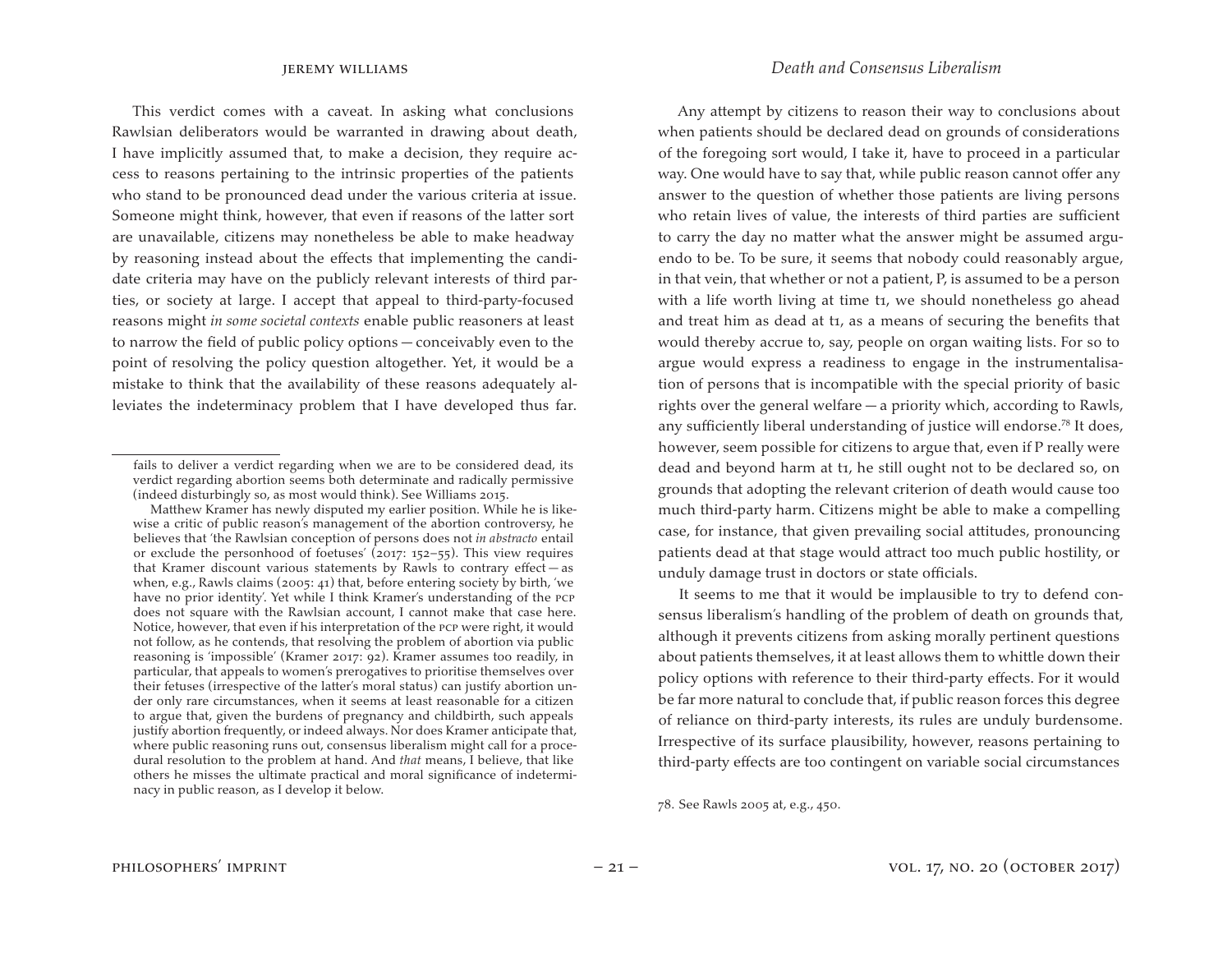for the envisaged defence of public reason to be relied upon as generally applicable. Although such reasons *might* be an aid to deliberators, given a particular confluence of social attitudes, institutions, practices, and so on, we cannot be expected to grant that they will always come to the rescue. It is appropriate that public reason be judged in part on the basis of its consequences for cases in which, given the social facts, there happens to be no reasonable criterion of death of which citizens could claim, with appropriate warrant, that it would cause significant third-party harm, or in which it is clear that any such harms would be more than compensated by benefits.

On these grounds, in what follows I propose to set third-party-focused reasons aside as the source of a potential solution to the indeterminacy problem I have identified. We can simply stipulate, without extravagance, that we are considering public reason's performance under societal conditions in which these reasons would not provide a catalyst to decision-making.

What would follow from this fact? Proponents of the incompleteness objection have generally assumed that, where public reason proves unable to answer some question for which its use is mandated under the duty of civility, this suffices to show the permissibility of appealing to non-public reasons, and hence the falsity of the claim that doing so, within the relevant class of political decisions, is morally wrong. As Andrew Williams and Micah Schwartzman have argued, however, that conclusion does not follow.<sup>79</sup> For selection of a legislative course of action by non-public reason may not be the only remaining alternative. And if it is indeed objectionably sectarian to govern free and equal persons in accordance with non-public reasons, as consensus liberalism claims, then these other possibilities must first be explored.

79. See Williams 2000: 209–11 and Schwartzman 2004: 209–14.

### **8. Coping with indeterminacy: five unsuccessful strategies**

Schwartzman has identified no less than five distinct strategies that citizens might employ to cope with incompleteness in public reason without reaching for their comprehensive doctrines.<sup>80</sup> They are:  $(1)$ 'intrapersonal delegation', or deferral of a decision until later, when further public reasons may have come to light; (2) deference to others who claim to have succeeded where one has failed to answer the relevant question by public reason alone; (3) moral accommodation between opposing perspectives; (4) calling time on deliberation, and proceeding to a majority vote; (5) random adjudication, by a procedure such as a coin flip. The efficacy and moral appropriateness of these strategies has so far not received much attention, and our investigation provides a good opportunity to do so. In this penultimate section I argue that, in the case of indeterminacy over the definition of death, the ideal of public reason requires (5), and that, insofar as it does so, the ideal is objectionable.<sup>81</sup>

It is not entirely clear how many of Schwartzman's strategies he takes to be applicable to cases of indeterminacy in public reason, as opposed to the different problem of inconclusiveness. The only approach which he rules out explicitly — calling it 'useless in the face of indeterminacy' — is  $(4)$ .<sup>82</sup> It is worth pausing to clarify why. Recall from earlier that public reason is indeterminate when it provides, as in the present case, insufficient reasons to justify one's venturing to choose in any way from among the relevant policy options, and inconclusive when citizens find that they have sufficient reasons to adopt their various competing policy preferences, but public reason cannot bring them into agreement regarding which is best justified by vindicating any option beyond reasonable doubt. Democratic selection

80. Schwartzman 2004: 209-14.

82. Schwartzman 2004: 211. Quong (2013), on the other hand, appears to believe that at least  $(1)$ ,  $(3)$ , and  $(5)$  are relevant to indeterminacy.

<sup>81.</sup> Some parts of this argument refine and expand upon parallel claims which I have defended elsewhere about the utility of Schwartzman's proposals in the different context of *global* public reason. See Williams 2016: 18ff.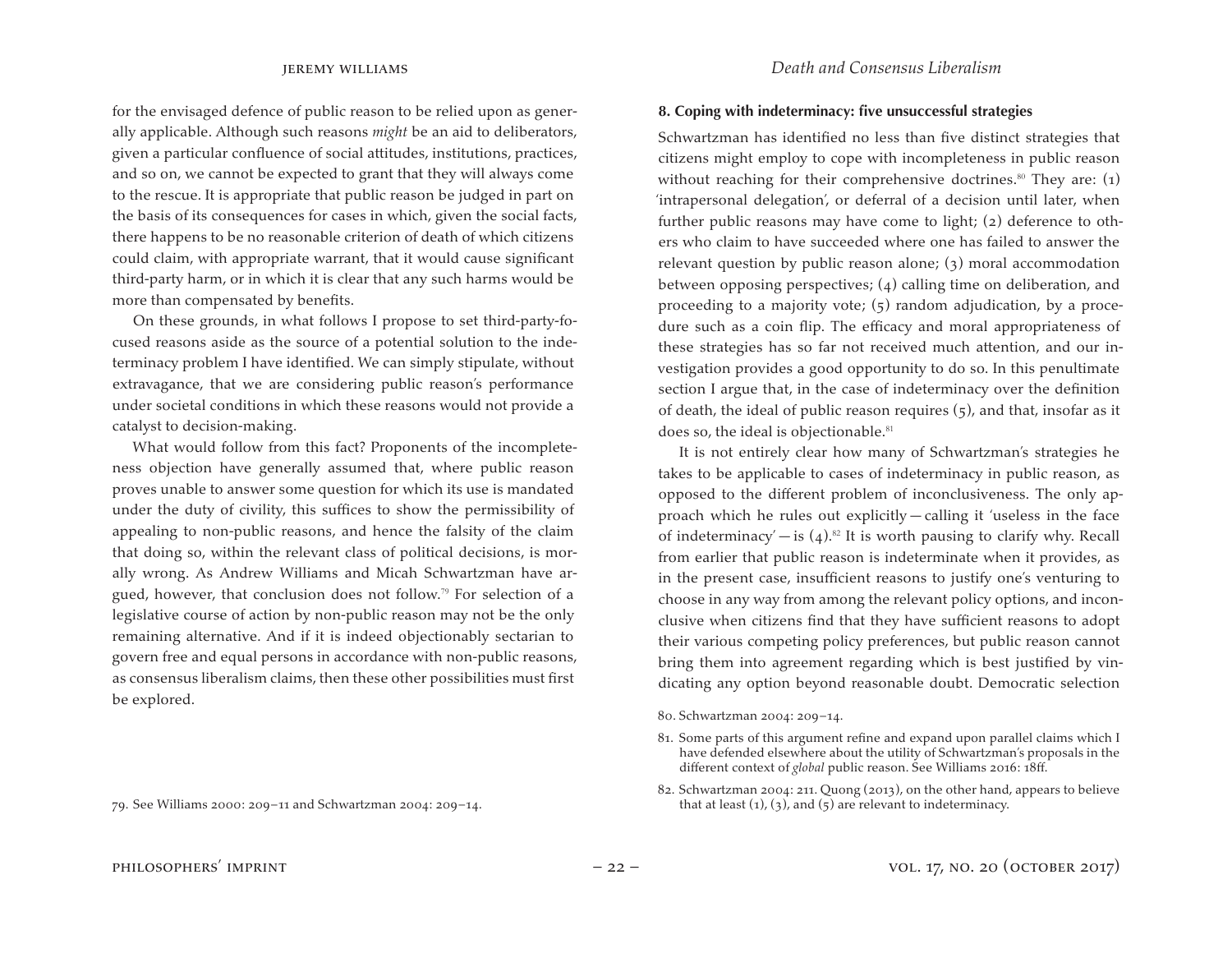of an inconclusively justified policy appears fully compatible with the ideal of public reason. For the policy imposed is indeed justified, so those who propose it can sincerely attest, by a reasonable balance of public reasons, even if many do not consider it optimal, or most reasonable. That claim cannot be made, however, where public reason is indeterminate. If no policy is supported or ruled out by public reason, then citizens who are nonetheless able to reach a judgement must have done so on the strength of their comprehensive doctrines. And enforcement of those judgements by a democratic majority would be a straightforward violation of the Rawlsian ideal.

With (4) eliminated, then, let us consider Schwartzman's other proposals. I assume that  $(i)$  and  $(2)$  are also irrelevant here. For if it is correct that public reason supplies insufficient grounds to make a decision about the definition of death because it prohibits appeal to the necessary philosophical considerations, then deferring the decision until later, or looking to someone else, will not help.

At first sight, proposal (3), for moral accommodation, might seem no more promising. The only form of accommodation that Schwartzman mentions explicitly is compromise-brokering. And it may be difficult to imagine what compromise between proponents of opposing definitions of death would even look like, let alone to envisage the prospects for obtaining one being any more than extremely remote. After all, compromise on this issue would generally mean, for one side, acceding to some people's lives being ended prematurely, and for the other agreeing to the pointless squandering of organs and other scarce resources. Depending on the factions involved, however, and their particular concerns, compromise may sometimes be conceivable. But even if it were, it is ruled out in cases of indeterminacy, for reasons that run parallel to those ruling out resolution by democratic voting. Suppose that public reason is indeterminate between policies  $\mathrm{P_{1^\prime}}\,\mathrm{P_{2^\prime}}$  and  $\mathrm{P_{3^\prime}}$ and that the public is split between advocates of  $P_1$  and  $P_3$ . As before, since no policy is supported by public reason, if citizens are nonetheless able to reason their way into a preference, it must be by reference to their non-public doctrines. Compromise on  $P_{2'}$  in this context,

means agreeing to govern by striking a balance between those doctrines. And that approach to political decision-making is condemned by the Rawlsian view as 'political in the wrong way'.<sup>83</sup>

This conclusion also applies to another, somewhat different potential strategy for reaching moral accommodation between differing perspectives on death.<sup>84</sup> Here we select a criterion of death on the basis that all reasonable perspectives can at least agree that its satisfaction is sufficient for the death of a person. Assuming a society in which all reasonable views are represented, this would presumably yield a criterion of death as the irreversible breakdown of biological functioning to the point where both the cardiopulmonary and whole-brain standards are met. Moral accommodation in this form is not naturally described as compromise, because, while it aims at a policy that is in one respect acceptable to all parties (it ensures that nobody will think that the law declares people dead prematurely), it is not an attempt to split the difference between existing policy proposals, or to find a settlement that the opposing camps themselves deem equally satisfactory. Indeed, under current technological constraints, the policy obtained under this approach aligns almost exactly with the cardiopulmonary criterion, at the heavy expense of all neurological standards, since absent head transplants irreversible cardiopulmonary failure makes total brain death unavoidable, thereby satisfying the joint criterion, while psychological disintegration and brain death are compatible, as we have seen, with long-term maintenance of cardiopulmonary function. In common with compromise-brokering, however, this proposal is 'political in the wrong way'. For in the absence of a public justification of any particular criterion of death, it again views the political task at hand as one of seeking an accord between citizens, addressed in their capacities as holders of rival comprehensive doctrines.

There is, however, yet a further form of moral accommodation remaining that might fare better. This is what we might call the strategy

83. Rawls 2005 at, e.g., xlv.

<sup>84.</sup> I am grateful to Paul Billingham and Jeff McMahan for suggesting that I consider this possibility.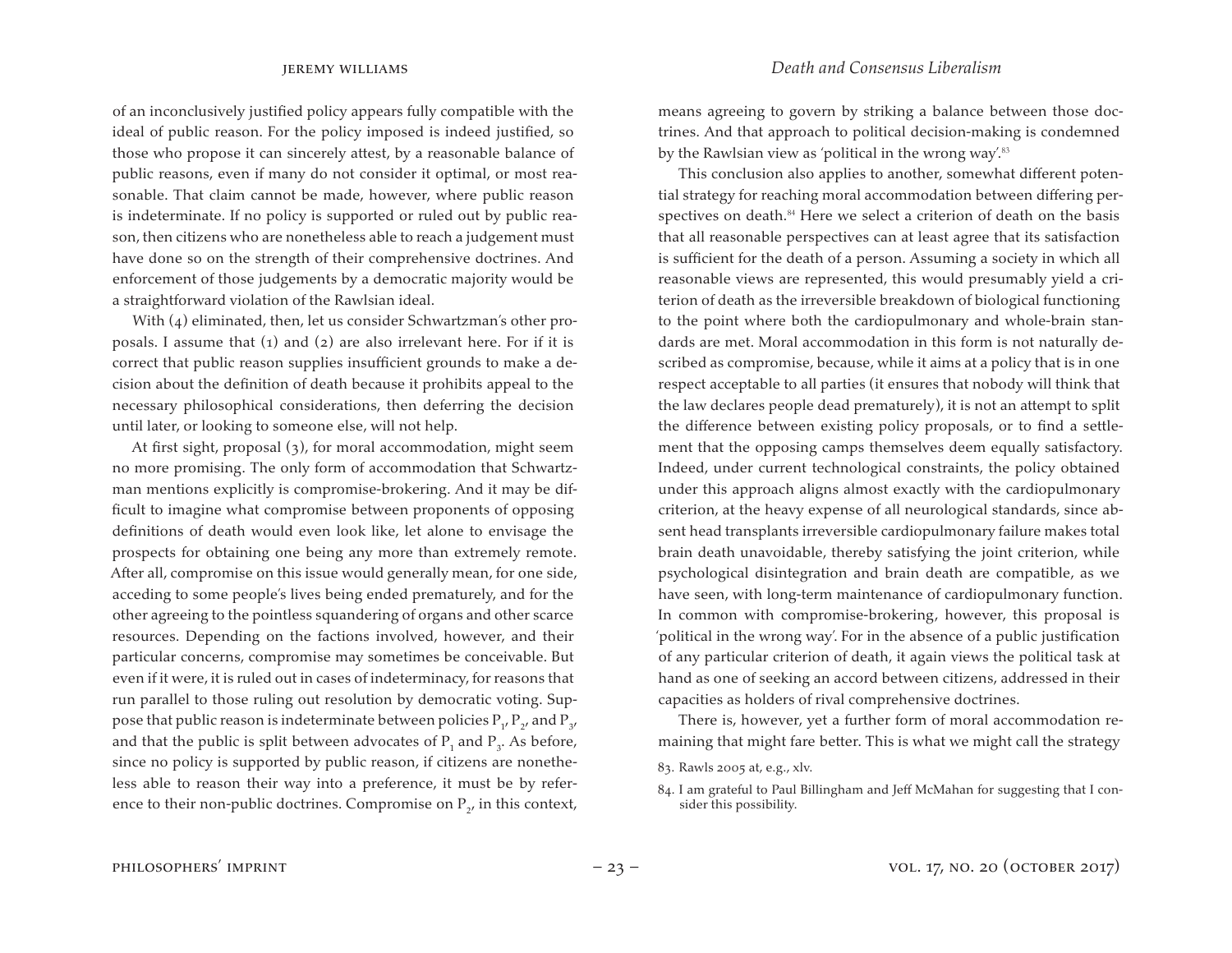jeremy williams *Death and Consensus Liberalism*

of *privatisation* — that is, of ceding a political matter to individuals to resolve in their own cases, rather than insisting on a unitary, community-wide response for all.<sup>85</sup> In the current context, privatisation means allowing persons to decide what criterion of death will be applied to them. This possibility is of particular interest for two reasons. First, some jurisdictions already grant their citizens a degree of this sort of discretion. Japan and the American state of New Jersey, for instance, have both legislated to allow individuals to exempt themselves from neurological criteria of death, out of a concern to accommodate religious beliefs to the effect that (earthly) death occurs only once the traditional cardiopulmonary standard is met. Second, some bioethicists who are sympathetic to Rawlsian liberalism have advocated privatising the decision over the definition of death, precisely as a means of accommodating reasonable pluralism over human survival and the value of life.<sup>86</sup> As a solution to indeterminacy, however, the strategy of privatisation fails.

One reason for this is that it can at most obviate the need for the enforcement of a collectively made decision in cases where the wishes of a previously competent person are known. Many cases, however, will obviously not be like this. And we cannot avoid this problem just by requiring that everyone records a prior personal decision, or by implementing a system of presumed consent, whereby the state communicates that it will infer that everyone accepts some default criterion of death if they do not opt out. For that still leaves the issue of what to do with individuals who, like children, lack the mental capacity to make their own medical decisions. It does not appear that the community would be justified in granting family members, as the designated legal agents of incompetent patients, the power to decide when the latter should be declared dead. Rawls stresses that any reasonable political

conception of justice will perforce accept that citizens lack untrammelled authority over their children or other dependent persons in their care, and that the state is entitled to intervene in the home to prevent abuse and neglect. $87$  Yet, unless public reasoners can determine how the options placed before a fiduciary agent stand to affect the interests of the patient on whose behalf she purports to act, they will be unable to judge whether the amount of discretion granted falls within reasonable bounds, or constitutes a license to engage in mistreatment. And in any case, for at least some incapacitated persons, who lack loved ones, or sufficiently responsible loved ones, the appointed agent will be a state official.

Even when it comes to persons whose prior wishes are known, however, there is a further obstacle. This is that a policy of deferring to these wishes cannot itself be justified except by ruling on precisely the sort of contentious philosophical issues that privatisation aims to sidestep. To fix ideas, suppose that a hospital patient signs, in an appropriately voluntary fashion, an advance medical directive requiring that, in his case, the point at which death should be treated as having occurred is the point at which the cardiopulmonary standard is fulfilled. Later, he suffers a serious medical complication that results in total brain failure, though cardiopulmonary functioning is artificially sustained. Is the directive authoritative? That depends on whether the patient remains, at the point at which the choice arises whether or not to fulfil its terms, a source of valid claims against us, as Rawlsians would put it. But public reason is powerless to answer that question.

The grounds for the latter claim can likely by now be at least partly anticipated. First, public reason cannot take a stand on whether the individual who signed the directive still survives as a person under the pcp,to whose treatment the political values apply. And nor, second, can it take a stand on whether it matters in any way to the dead, or those whose capacity for a mental life has been annihilated, that their earlier wishes be carried out. To say that they retain an interest that we so

87. See Rawls 2005: 466-74.

<sup>85.</sup> While Schwartzman does not discuss privatisation, it is at the heart of Gaus's approach to overcoming the (somewhat different) problem of indeterminacy that he regards as a danger for his version of convergence liberalism. See Gaus 2011: ch. VI.

<sup>86.</sup> See Zeiler 2009 and DeGrazia 2005: 138.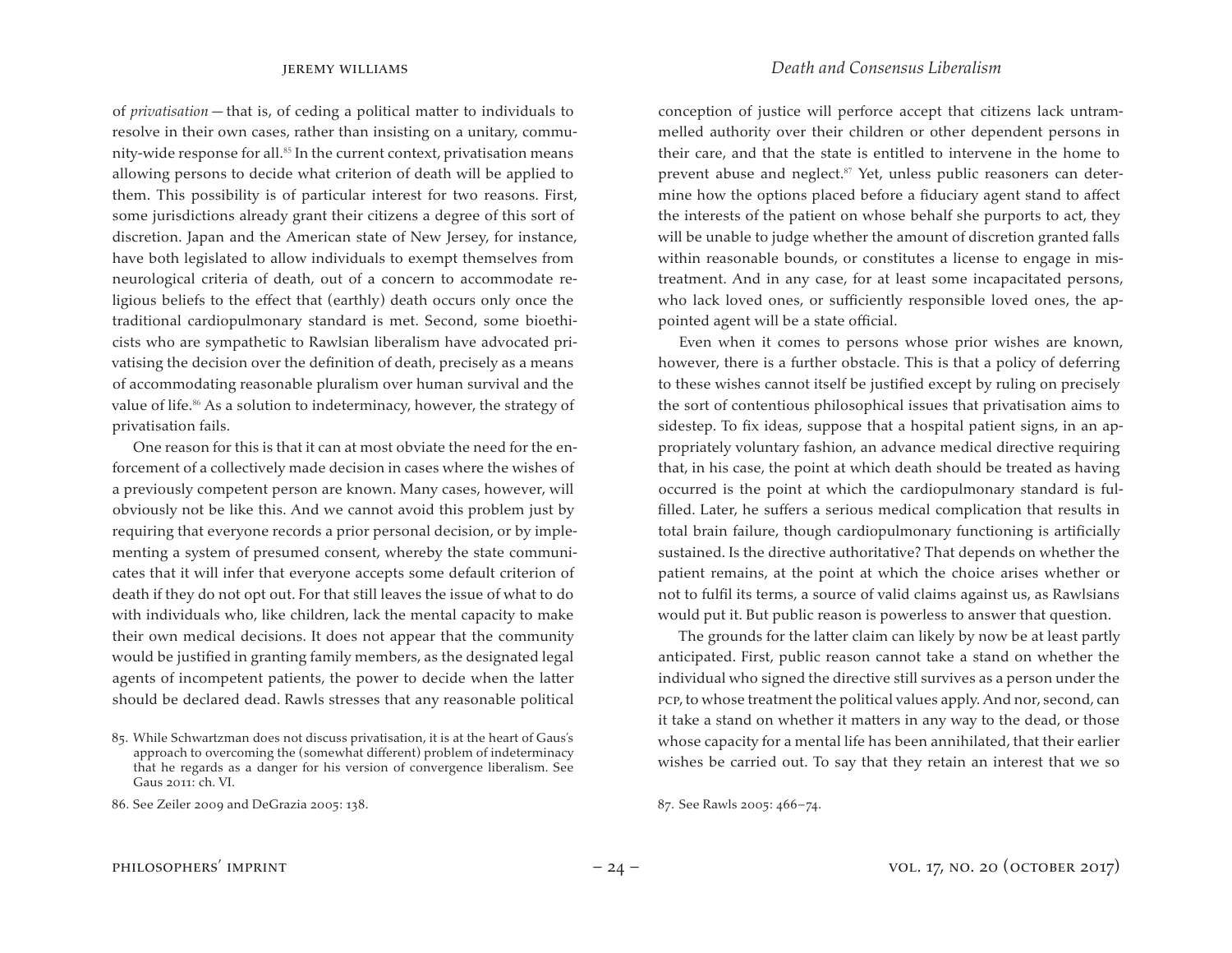jeremy williams *Death and Consensus Liberalism*

act would be to violate neutrality between reasonable conceptions of the good, by contradicting the controversial *experience requirement*, on which an individual's interests are affected only by things that make a difference to her experience. But to say that we ought to respect the determinations of a person's autonomous will irrespective of whether our doing so would benefit her would likewise be to venture beyond public reason's remit. For the public justification of political arrangements, according to Rawls, must not rely on any reasonably rejectable understanding of the ethical significance of autonomy.<sup>88</sup> Rawls cites the doctrines of Kant and Mill in this regard. And I take it that, in giving the examples of those particular thinkers, he meant to suggest that it is verboten to appeal to unshared conceptions not only of the ways in which respecting people's autonomous choices may contribute to their good, but also of the ways in which doing so may serve values independent of their good — as derived, say, from a philosophical account of the nature and demands of human dignity, or of the intrinsic or impersonal value of states of the world. Certainly, the rules of public reason would seem utterly arbitrary if these species of view were not treated even-handedly. Yet, while reasonable citizens necessarily accept that persons have autonomy rights grounded in the higher-order interests, there is nothing unreasonable in their taking the view that our reasons to respect people's choices are exhausted once their good is (as those citizens see it) no longer at stake. $89$ 

So much, then, for moral accommodation. At this point, the only one of Schwartzman's coping strategies left standing is (5) — random adjudication. None of the other proposals, as we have seen, enables decision-makers to select a policy without reliance on non-public reasons. Random adjudication does so — though admittedly only at the cost of abandoning the ambition of justifying laws on the basis of a positive balance of public reasons. Yet, insofar as the ideal of public reason not only directs citizens to aim at public justification, but also requires them to abstain from foisting their non-public doctrines on others, it appears, as Schwartzman and Williams claim, that they should avoid doing the latter even when they are unable to achieve the former.<sup>90</sup> If this is right, then given that random adjudication is the only available way to proceed while maintaining independence from comprehensive justification, this is what consensus liberalism requires.

Schwartzman acknowledges that the suggestion that we resolve important political problems randomly when public reason proves indeterminate, rather than by inquiring after the best available non-public reasons, is likely to strike us as 'highly implausible, if not altogether absurd'.<sup>91</sup> In defence of random adjudication, however, he provides an example in which it seems like the right thing to do. This is the case of a hospital board charged with deciding which of two patients should receive an organ. As Schwartzman constructs the example, both individuals are equally suitable from the point of view of public reason: the board are able to confirm that they are in equal need, would derive an equal benefit from the organ, have spent the same length of time on waiting lists, are equally non-responsible for their plight, and so forth. Schwartzman then asks whether, given that public reason does not identify a preferred candidate, it would be appropriate for board members to break the tie by discriminating on the basis of religious affiliation or sinfulness. He concludes — and I assume everyone would agree — that deciding the matter on that particular basis would be wrong, and that random adjudication is morally required.

Schwartzman's example, however, is not entirely apposite to a defence of public reason. For the selection of organ beneficiaries on the basis of religious devotion or purity does not only fall foul of the

<sup>88.</sup> Rawls 2005 at, e.g., 78 or 400.

<sup>89.</sup> Notice that these considerations suggest that public reason has a problem justifying legal recognition not only of advance medical directives, but also of people's wills. To be sure, it is commonly accepted in liberal societies that wills ought to be upheld, precisely on grounds of respect for the autonomy of the dead. But it is by no means a requirement of reasonableness that one should accept this, and many philosophers of course do not.

<sup>90.</sup> See Schwartzman 2004: 213 and Williams 2000: 210.

<sup>91.</sup> Schwartzman 2004: 212.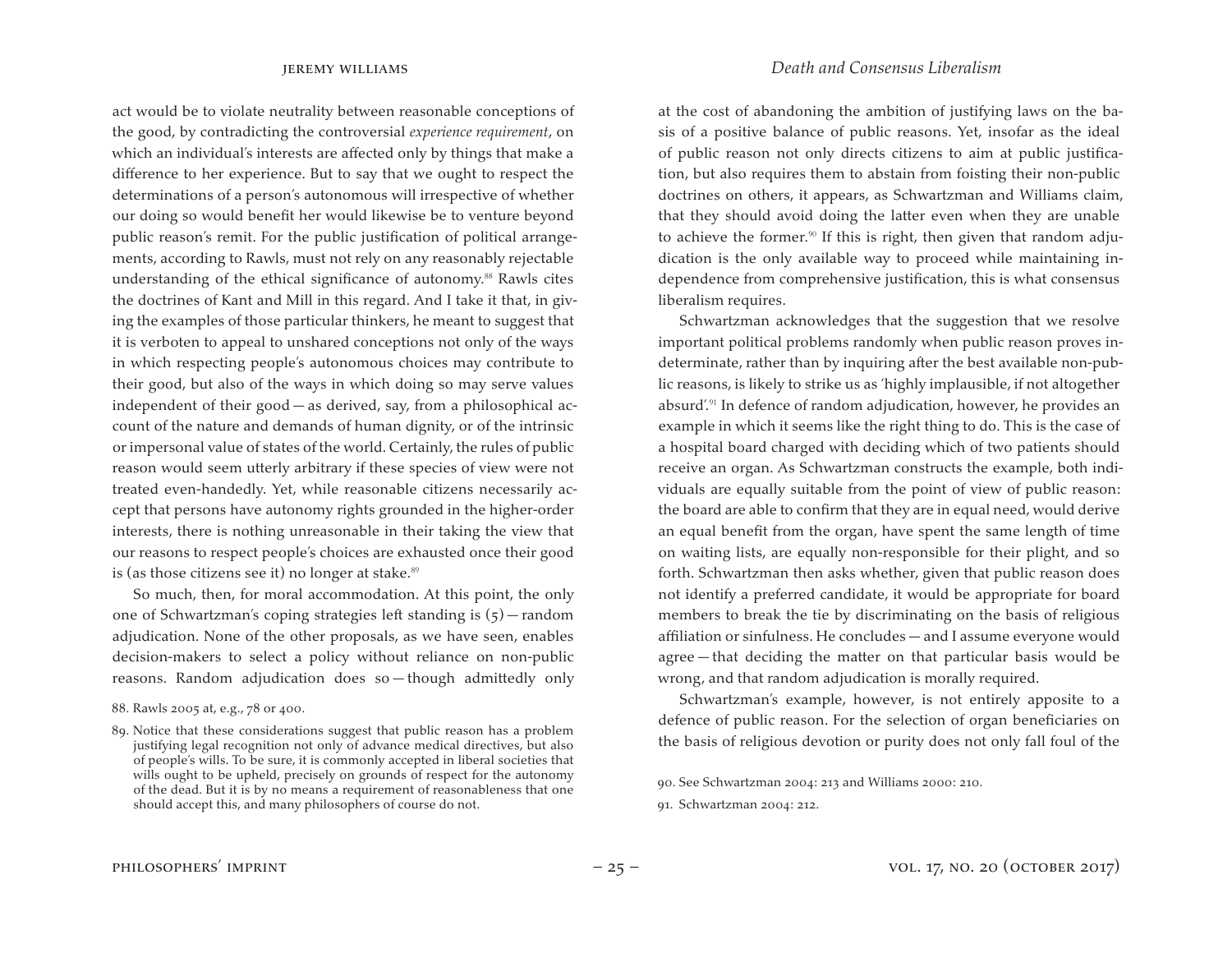ideal of public reason — it also constitutes a violation of church-state separation, and of basic religious freedom, to a degree that would be condemned by public reason liberals and their critics alike.<sup>92</sup> Given the details of Schwartzman's case, it is not only public reasons, but reasons of justice generally, that have been exhausted in the comparison between the two patients. So comprehensive or ethical liberals can agree that a coin toss, say, is the appropriate solution. The question here is not whether random adjudication is ever called for, but whether public reason forces citizens to rely on it excessively. To test *that*, we need to concentrate on political questions for which Rawlsians would have to turn to randomisation before ordinary moral deliberation has run its course.

If the argument of this paper is correct, the legal determination of death is (in at least some societal circumstances) just such a question. This example does not work to the advantage of consensus liberalism, since the claim that a political community should randomly decide the provisions of its laws in this area is intuitively and reflectively unacceptable. To resolve this particular problem arbitrarily would mean abstaining from asking whether the policy adopted will prematurely end lives that are worth continuing, or, conversely, extend biological life past the point of ethical justification, to the detriment of (for instance) the supply of life-saving organs. This is to play Russian Roulette with people's lives and wellbeing. And the stakes are all the higher given that the range of reasonable understandings of when death should be taken to have occurred seems rather broad. As we have seen, reasonable answers to the question of when there is no longer any patientcentred objection to pronouncing that death has occurred range from the final stages of dementia, when one's distinctive psychological attributes, or the higher cognitive powers associated with personhood, have been lost, through higher and whole brain failure, to the point at which the heart and lungs finally stop working. This suggests that the

92. For an ethical liberal defence of church-state separation, see Arneson 2014.

menu of policy options between which random adjudication might be called for will (except insofar as contingent third-party-focused reasons intervene) in turn be wide. This conclusion is at least damaging to consensus liberalism. It would be far from implausible, I think, to regard it as a reductio of it.

### **9. Conclusion**

Rawlsian consensus liberalism requires that the justification of coercive laws (or at least the most fundamental laws) be formulated without reliance on reasonably rejectable claims about the basic nature and value of human survival. I have argued, as critics of consensus liberalism have often suspected, that fundamental political problems are not always susceptible to resolution by public deliberation conducted within these constraints. The determination of death provides an example of a political dispute which does not merely depend upon but essentially *is* a dispute about the nature and value of life. One conclusion to be drawn from our investigation, then, is that to forbid democratic engagement between rival comprehensive doctrines is in some cases equivalent to forbidding citizens to resolve fundamental problems of justice — at least through the use of reason.

 Another conclusion to be drawn is that the procedural mechanisms which Rawlsians have proposed for coping with incompleteness in public reason are not only of insufficient help, but in at least some cases exacerbate public reason's difficulties. The claim that indeterminacy should be resolved by random adjudication takes on the objection that public reason is sometimes unable to decide what to say about a policy problem, and transforms it into an objection that seems more dramatic: that public reason can require picking political arrangements in an intolerably arbitrary way. This finding alters the cast of the incompleteness objection, by closing the gap between it and what I have elsewhere called the *ethical objection* — the objection, that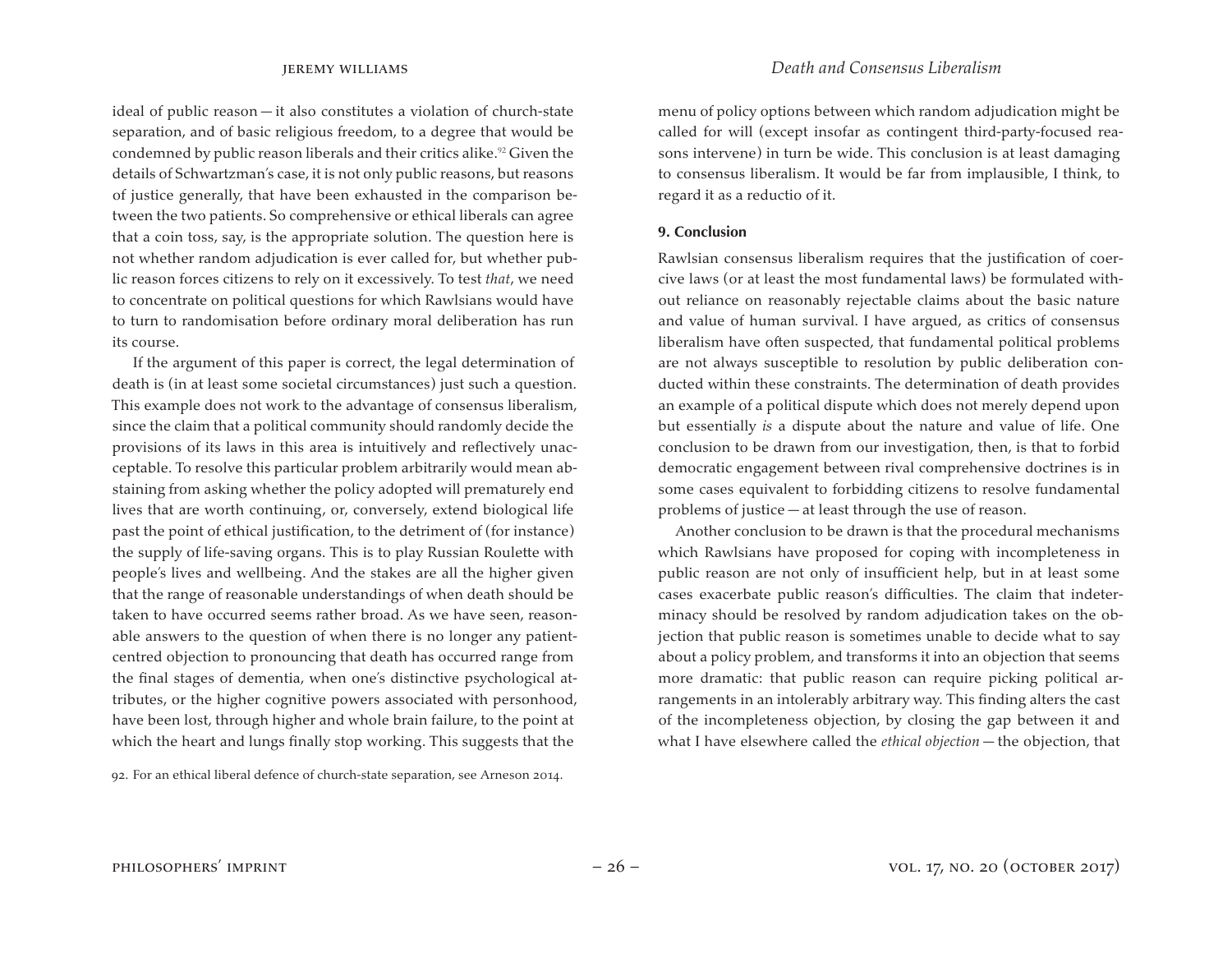is, that public reasoning can in some cases generate (or be at undue risk of generating) determinate but morally unacceptable decisions.<sup>93</sup>

If my assessment of the implications of public reason for the determination of death is correct, Rawlsians face a difficult choice how to respond. It would be tempting to suppose that problems of incompleteness like this one can be satisfactorily addressed with a bit of theoretical tinkering — and more specifically by amending the content of public reason to allow extra reasons in and facilitate better decision-making. But this would seem at odds with the fundamental commitments of consensus liberalism. Under the consensus model, the justificatory reasons that citizens may invoke depend on the reasons their peers can accept. Thus, additions to the content of public reason require corresponding amendments to the *constituency* of public reason. The sine qua non of the Rawlsian view, however, is, as we have seen, that the constituency of public reason should be open to all who subscribe to (the Rawlsian interpretation of) the basic insights of the democratic tradition. To discriminate further among persons who are fully reasonable by this standard, then, seems an abandonment of this Rawlsian commitment.

Indeed, doing so would appear to produce a slide from the idea of public justification to the so-called *correctness-based* standard of justification to which ethical liberals typically subscribe, under which political decisions are permissibly implemented when justified by *valid* — as opposed to public — reasons.<sup>94</sup> The proposal we are now considering for restriction of the justificatory constituency is designed to meet an objection to the effect that, in its current form, public reason resolves the political question of death in a morally unacceptable (because arbitrary) fashion. Given that motivation, however, the discrimination called for among the reasonable would presumably have to be on the basis that particular beliefs about life and death are needed to facilitate morally better outcomes. Yet, once the principle is conceded that it

94. The term 'correctness-based justification' comes from Wall 2002: 386.

is appropriate to discriminate among the reasonable for that purpose, it is doubtful that there could be any principled objection to doing so again for other political questions. The circle of justification would then quickly close to those with morally sound beliefs on every issue. And, as Lister has noted, the view that political justification need only be acceptable to those with sound beliefs is equivalent, precisely, to the view that justification should be correctness-based.<sup>95</sup>

It might be replied that there is one way in which the content of public reason could be revised to circumvent the incompleteness objection while maintaining the required distance between consensus and ethical liberalism. This would be to abandon public reason's use of what I earlier called the inclusive pcp, in favour of the pcp's exclusionary reading. You will recall from section 4 that, whereas the inclusive pcp counts us as persons for the duration of our complete lives in society, without specifying when that life ends, we remain persons under the exclusive pcp only for as long as we possess the moral powers needed for citizenship. Substituting the inclusive for the exclusive pcp, a proponent of this move might argue, achieves determinacy without importing alien philosophical content from the realm of comprehensive doctrines into the political domain. But it is unclear to me, nonetheless, that doing so would be any more consistent with consensus liberalism's founding values. For *if* Rawls is correct that it is the inclusive rather than exclusionary pcp that is presupposed by the democratic tradition, then the proposal at hand still discriminates against paid-up democrats whom we had previously been told are entitled to be counted among the constituency of public justification. It is dubious that the fact that the presence of these citizens within the relevant constituency is an obstacle to determinacy on some political questions would be a good enough reason, by consensus liberal lights, for casting them out.

Leaving aside the question of whether it would be *coherent* for consensus liberals to endorse adoption of the exclusionary pcp, however,

95. Lister 2013: 40.

<sup>93.</sup> See, e.g., Williams 2015: 49.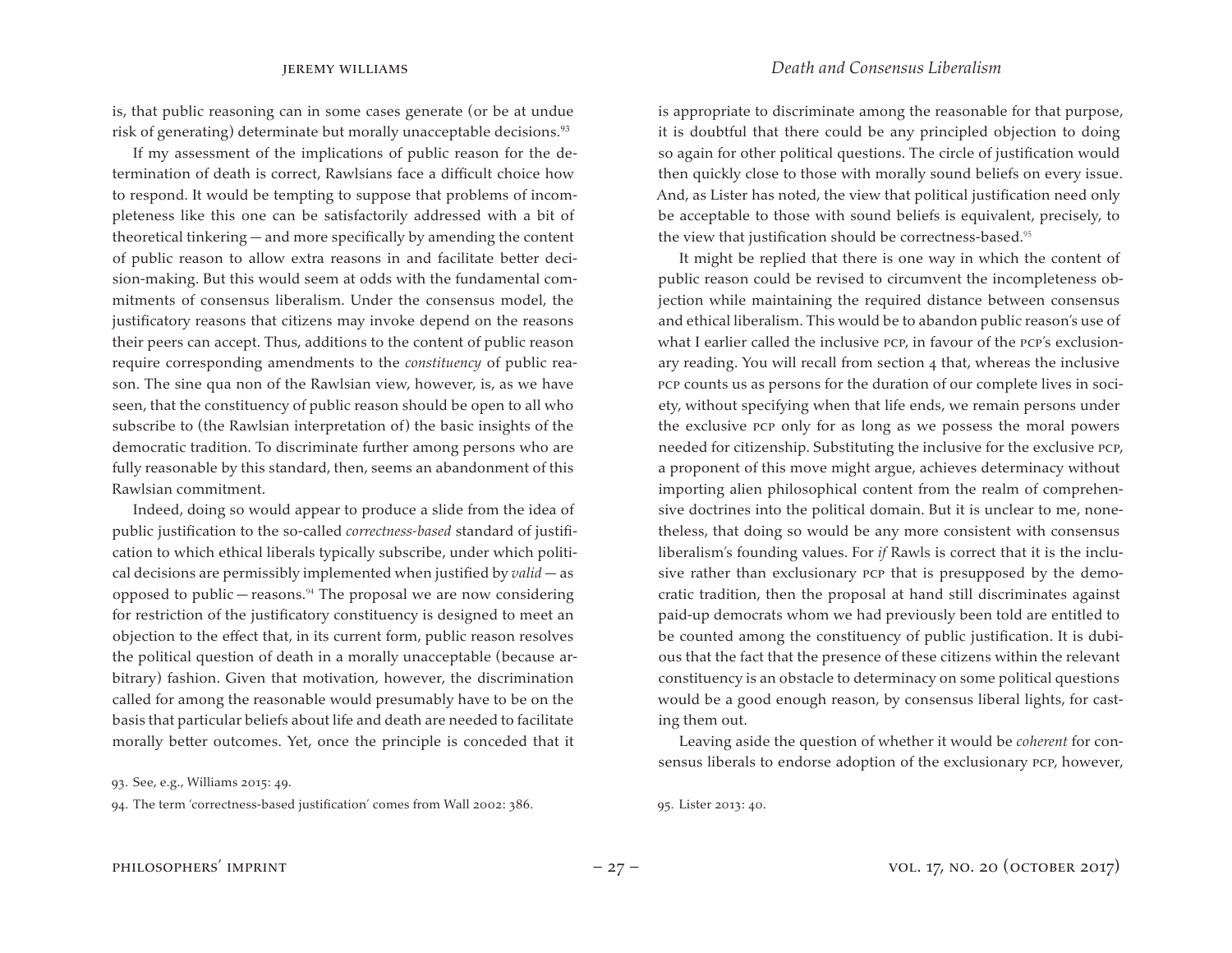I believe that it would not be *prudent* for them to do so. As with the suggestion we encountered in section 6, to the effect that public reason should identify the irretrievable loss of the moral powers as the point beyond which further life can no longer be considered in someone's interests, making the mooted change would only succeed in exchanging a problem of indeterminacy for a problem of public reason's yielding conclusions that are dramatically out of step with mainstream moral judgements. As I have argued, public reason recognises only the rights and interests of persons as legitimate grounds for political action. Thus, for public reason to withhold the status of person from someone is, as Rawls himself puts it in the context of slavery, for it to deem them 'socially dead'.<sup>96</sup> To pronounce us socially dead, if not literally so, immediately upon the loss of the moral powers needed for citizenship would certainly avoid the incompleteness objection as I have developed it. But since, as we have seen, the absence of these powers is consistent with the presence of (self-)consciousness — and may thus allow for various forms of enjoyment, recognition of and affection towards others, and so forth — adoption of the exclusionary pcp would not only not help consensus liberals: it would make things considerably worse for them, in two respects. First, it multiplies the fronts on which they are exposed, by generating a range of additional implausible implications about the status and permissible treatment of individuals who have yet to develop the moral powers, in addition to those who have lost them.<sup>97</sup> And second, even where the end of life

alone is at issue, it seems at least somewhat less bad for consensus liberalism to require random selection from among the various reasonable criteria of death available, as it does when public reason is indeterminate, than for it to directly dictate adoption of a policy that, while reasonable, the vast majority of us would consider the most repugnant of the options on offer.<sup>98</sup>

If, on the foregoing grounds, consensus liberals cannot respond to the problem posed in this paper by altering the terms in which public justifications must be offered, their only alternative seems to be to bite the bullet, and accept that public policy on the determination of death should (absent a fortuitous balance of third-party-centred reasons) be determined randomly. The sustainability of the bullet-biting response depends, however, on how many other important political questions the Rawlsian model may fail to resolve satisfactorily. I have argued elsewhere that there are indeed other such questions, and I believe that there are yet more to be discovered. If so, it will become increasingly implausible to suggest that the sort of counter-intuitive consequences I have here described are a bearable cost to be priced in when adopting the consensus liberal view.

<sup>96.</sup> Rawls 2005: 33.

<sup>97.</sup> A consensus liberal might counter that to say that a being is not a person is not to say that they may be treated in any way we like. It is merely to say that their treatment is not a constitutional essential or matter of basic justice. And since this means, on some Rawlsian views, that it is a question that can be resolved in accordance with non-public reason, withholding the status of person can be compatible, the interjection goes, with granting an individual stringent legal protections. Two points in response. First, this defence is obviously not available to those who think that public justifications must be offered for fundamental and non-fundamental political decisions alike. And second, even if the use of public reason is required only in tackling fundamental questions, the treatment of non-persons will still count as such a question insofar as the basic interests and rights of persons are simultaneously at stake. Yet it

appears that this will frequently, if not always, be so. I take it, for instance, that insofar as organs are analogous to other scarce resources, it is a question of basic justice how we harvest and distribute them. By that token, however, when the exclusionary pcp is in place there will be no meaningful room to consider the ethical treatment of humans who have lost the moral powers outside the confines of public reason, even if it is assumed that public justifications must be produced only when fundamental questions are at issue.

<sup>98.</sup> I am grateful to an anonymous reviewer for prompting me to consider the option of amending the pcp in the name of achieving determinacy. Technically, I should add, the reviewer's proposal was for a halfway house between the inclusive and exclusionary pcps, whereby members of society count as persons prior to developing the moral powers, but not after losing them. With the exception of the penultimate sentence of the paragraph to which this note is appended, I believe that the considerations adduced in the text against adoption of the exclusionary pcp also carry over to this suggestion.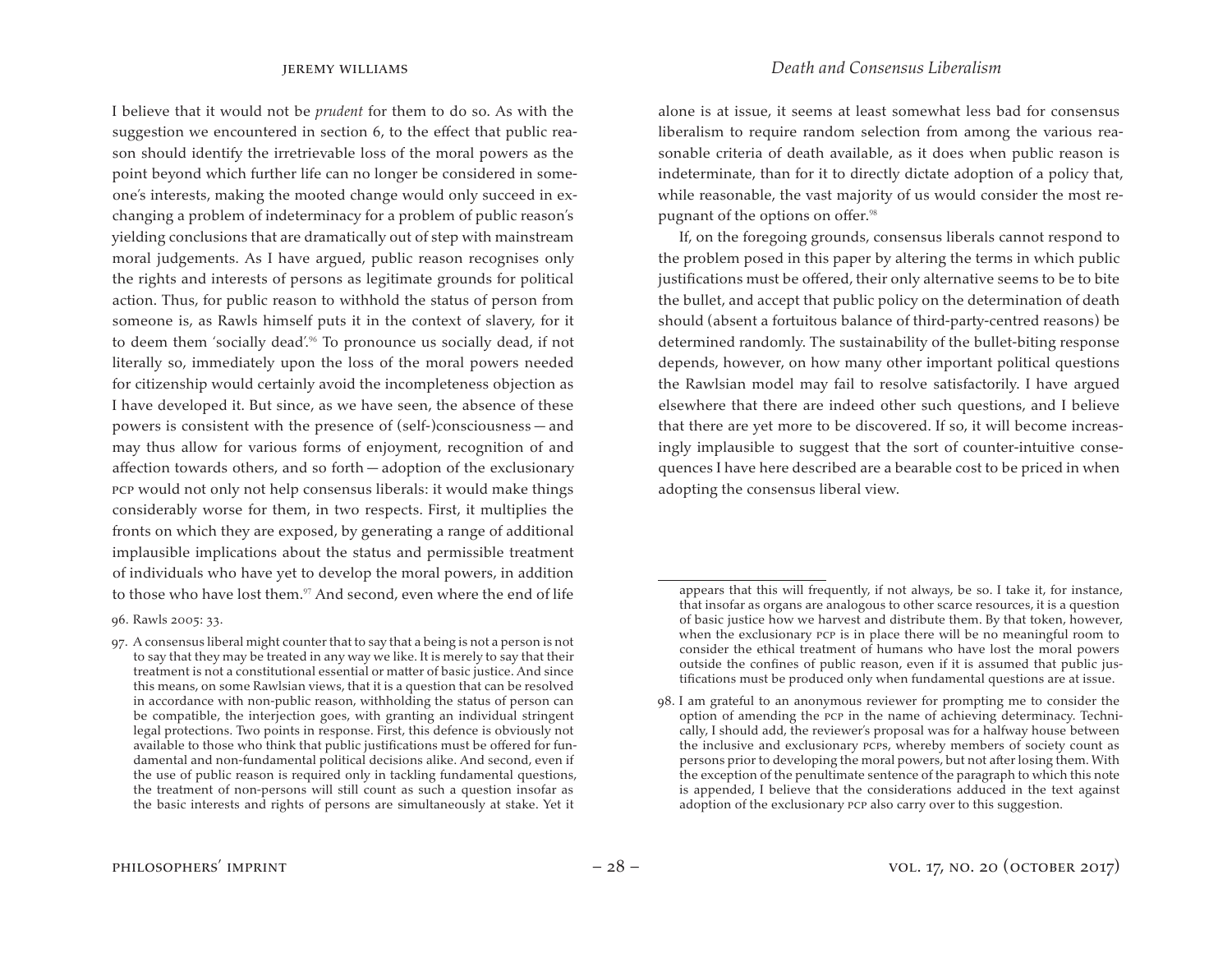### **Acknowledgements**

Earlier versions of this paper were presented at a meeting of the Oxford Moral Philosophy Seminar in March 2015, and a workshop on 'Personal Identity and Public Policy' — also held in Oxford — in October 2016. I am grateful to the participants for their comments on those occasions, and for a wealth of written feedback provided by Paul Billingham, Tim Campbell, Jeff McMahan, Anthony Taylor, and two referees for this journal. I also record my thanks to the Leverhulme Trust for the Early Career Fellowship during which the research for this article was carried out.

### **References**

- Arneson, Richard. 2014. Political Liberalism, Religious Liberty, and Religious Establishment. In H. Dagan, S. Lifshitz, and Y.Z. Stern, eds., *Religion and Human Rights Discourse*. Jerusalem: Israel Democracy Institute. 117–44.
- Bernat, James L. 2006. The Whole-Brain Concept of Death Remains Optimum Public Policy. *Journal of Law, Medicine & Ethics*, 34: 35–43.
- Brierley, Joe. 2015. UK Court Accepts Neurological Determination of Death. *The Lancet*, 385: 2254.
- DeGrazia, David. 2005. *Human Identity and Bioethics*. Cambridge: Cambridge University Press.
- Feldman, Fred. 2000. The Termination Thesis. *Midwest Studies in Philosophy*, 24: 98–115.
- Gaus, Gerald. 1996. *Justificatory Liberalism*. New York: Oxford University Press.
- ———. 2011. *The Order of Public Reason*. Cambridge: Cambridge University Press.
- Gilmore, Cody. 2012. When Do Things Die? In B. Bradley, F. Feldman, and J. Johansson, eds., *The Oxford Handbook of Philosophy of Death*. Oxford: Oxford University Press. 5–59.
- Green, Michael B., & Daniel Wikler. 1980. Brain Death and Personal Identity. *Philosophy & Public Affairs*, 9: 105–33.
- Greenawalt, Kent. 1988. *Religious Convictions and Political Choice*. New York: Oxford University Press.
- Halevy, Amir, and Baruch Brody. 1993. Brain Death: Reconciling Definitions, Criteria, and Tests. *Archives of Internal Medicine*, 119: 519–25.
- Hartley, C., and Lori Watson. 2009. Feminism, Religion, and Shared Reasons: A Defense of Exclusive Public Reason. *Law and Philosophy*, 28: 493–536.
- Kramer, Matthew. 2017. *Liberalism with Excellence*. Oxford: Oxford University Press.
- Lister, Andrew. 2013. *Public Reason and Political Community*. London: Bloomsbury.
- Luper, Steven. 2016. Death. In E.N. Zalta, ed., *The Stanford Encyclopedia of Philosophy*, Summer 2016 Edition. URL = https://plato.stanford. edu/entries/death/.
- McKinnon, Catriona. 2012. *Climate Change and Future Justice*. Oxford: Routledge.
- McMahan, Jeff. 2002. *The Ethics of Killing: Problems at the Margins of Life*. Oxford: Oxford University Press.
- Olson, Eric. 1997. *The Human Animal: Personal Identity Without Psychology*. Oxford: Oxford University Press.
- ———. 2010. Ethics and the Generous Ontology. *Theoretical Medicine and Bioethics*, 31: 259–70.
- Parfit, Derek. 1987. *Reasons and Persons*. Oxford: Oxford University Press.
- President's Council on Bioethics. 2008. *Controversies in the Determination of Death*. Washington, DC: President's Council on Bioethics.
- Quong, Jonathan. 2011. *Liberalism Without Perfection*. Oxford: Oxford University Press.
- ———. 2013. Public Reason. In E.N. Zalta, ed., *The Stanford Encyclopedia of Philosophy*, Summer 2013 Edition. URL = https://plato.stanford. edu/entries/public-reason/.
- Rachels, James. 1986. *The End of Life: Euthanasia and Morality*. Oxford: Oxford University Press.